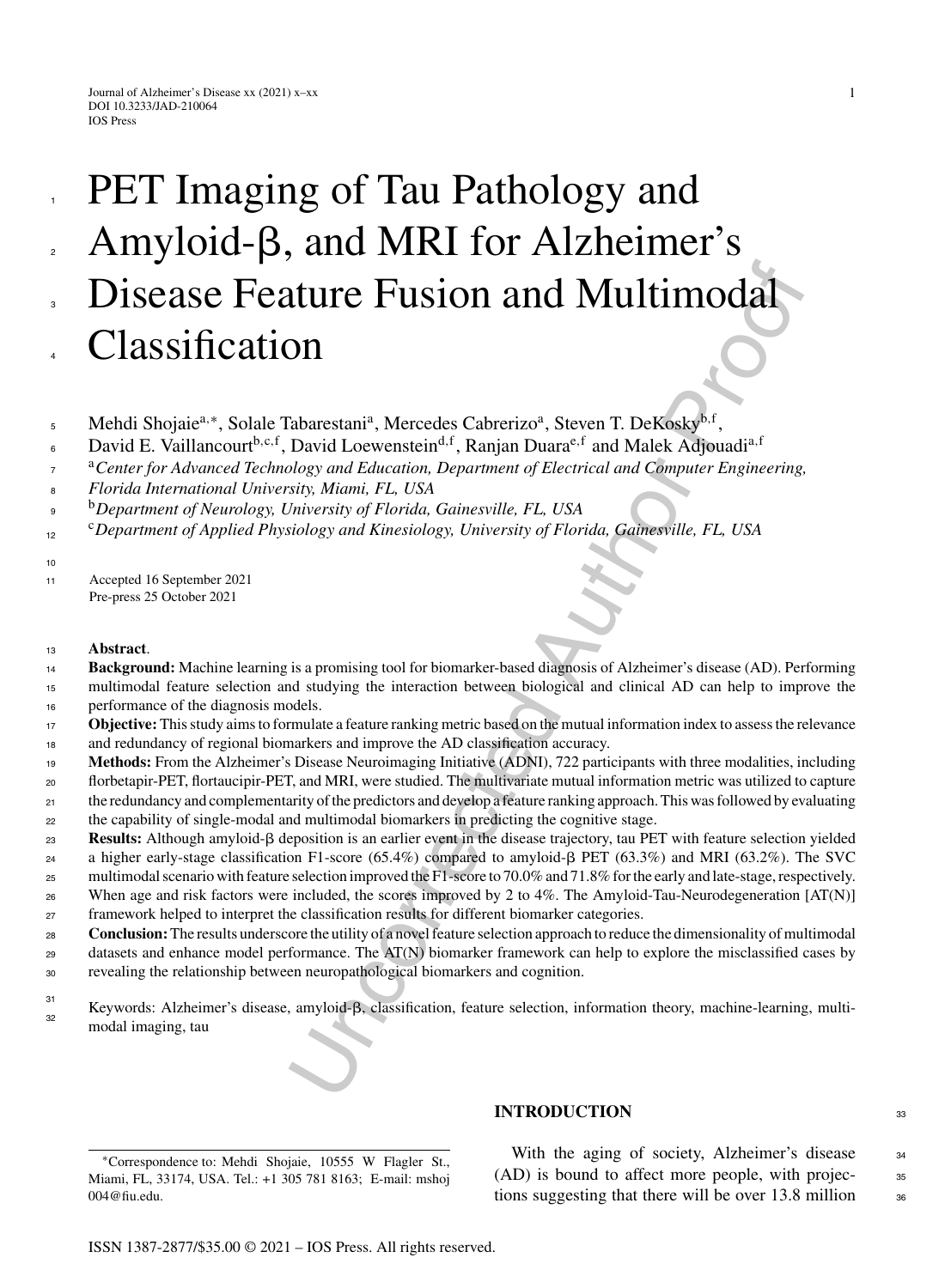people with dementia by 2050 in the US [1]. A misfolding and abnormal deposition of specific pro- teins in the brain is recognized as the pathological cause for the initiation and progression of this neu- rodegenerative disease. AD is irreversible, causing significant memory and behavioral issues. Therefore, researchers are keen to identify its earliest manifes- tations, even at the pre-symptomatic stage, to plan for and more effectively take advantage of emerg- ing early treatment and therapeutic interventions. Thus, effective diagnosis of AD and its early stage, i.e., mild cognitive impairment (MCI), specifically using computer-aided methods, has attracted exten-sive attention in recent years [2–14].

 Several well-established biomarkers associated with the pathology of AD have been identified and studied by researchers for decades. Magnetic reso- nance imaging (MRI) as a structural indicator for brain atrophy, measures of tau and amyloid- $\beta$  (A $\beta$ ) from cerebrospinal fluid (CSF), and A $\beta$  accumu- lation from regional positron emission tomography (PET) and hypometabolism from fluorodeoxyglu- cose (FDG) PET are among the most remarkable biomarkers for AD. In recent years, several tau PET  $_{61}$  tracers such as <sup>11</sup>C-PBB3, <sup>18</sup>F-AV1451, and <sup>18</sup>F- THK have been developed, which enable *in vivo* visualization of tau pathology in brain regions. Tau <sup>64</sup> imaging can help to facilitate disease staging and diagnosis. Compared to A $\beta$ , tau is a delayed event and is more related to cognitive decline [15, 16]. The interrelatedness of these two biomarkers has been  $\epsilon_{88}$  extensively studied [17–21]. Moreover, the tempo- ral ordering of biomarkers provides added insight into AD staging. Based on such biomarkers order- ing, a disease progression score has been defined in [22]. Biomarkers of A $\beta$  plaque, i.e., amyloid PET and CSF A $\beta$ , represent the initiating events of AD that happen during the cognitively normal stage. On the other hand, biomarkers of neurodegeneration, including MRI, FDG-PET, and CSF total tau, are later events that correlate with cognitive decline [23]. Besides the pathological biomarkers, there are other contributing variables in AD diagnosis, such as risk  $\delta$ <sub>80</sub> factors (age, gender, and *APOE*  $\varepsilon$ 4) and protective factors (cognitive reserve, brain resilience, and resis- tance). The variability of the factors, including age, 83 gender, *APOE* ε4 genotype, and year of education 84 between AD subtypes, can be used to address the disease heterogeneity to some extent.

<sup>86</sup> In an effort to present a biological definition of 87 AD, biomarkers are pathologically grouped into three  $\text{88}$  classes. This scheme is known as AT(N) with "A",

"T", and "(N)" representing  $\overrightarrow{AB}$ , tau, and neurodegeneration biomarker groups, respectively. Based 90 on this system, each biomarker class is labeled as  $91$ positive or negative through defined cut-points to 92 determine the overall pathology status [24]. The 93  $AT(N)$  framework attempts to reflect the interactions  $94$ between neuropathological changes (characterized 95 by biomarkers profiles) and the cognitive stage (determined clinically through symptoms). This framework 97 can serve as a helpful supplementary tool when inter-<br>se preting the results of a computer-aided diagnosis 99 system.

While each neuroimaging modality provides distinct features and measures for AD diagnosis, their 102 fusion consolidates their unique strengths when using 103 effective machine learning and deep learning mod- <sup>104</sup> els  $[25-29]$ . In retrospect, few multimodal studies  $105$ include tau imaging for computer-aided diagnosis of 106  $AD.$  107

Ity is earliest mannes between neuropathological changes (character and by biomarkers profiles) and the cognitive stage<br>equation by biomarkers profiles) and the cognitive stage<br>equation in the proofile interactions. This An initial step required for the machine learning-<br>108 based diagnosis is the optimal data representation 109 through a feature extraction procedure. Feature 110 extraction methods can be categorized as voxel-<br>111 based, region of interest (ROI)-based, and patchbased techniques. Among them, ROI-based features 113 are more common due to their consistency and lower 114 dimensionality  $[25, 30]$ . In AD studies, the sample size is typically small, and the dimensionality 116 of voxel-based and even ROI-based features is high. 117 This makes it difficult for the machine learning model  $118$ to generalize to unseen data while avoiding overfitting. Therefore, to reduce the model complexity 120 and enhance its performance, removing redundant 121 and extraneous features by selecting the most informative ones is a critical step  $[31-34]$ . Also, feature 123 selection can be used to understand the process  $124$ under study by identifying disease-prone regions  $125$ that contribute best to AD diagnosis and disease  $126$ progression.

In some feature selection methods, the selection 128 process is embedded in the learning algorithm, and 129 the model accuracy or loss is then used to evaluate 130 different subsets of features. With the use of these 131 methods, an optimized combination of features can 132 be achieved; however, these approaches are subject to 133 the curse of dimensionality. Another category of techniques known as filter methods uses a criterion such as 135 Pearson's correlation, ANOVA, *t*-test, chi-square test, 136 and mutual information, among others, to evaluate 137 the many features and determine their relevance to the 138 target variable  $[35, 36]$ . In  $[31]$ , the similarity between 139 samples was computed, and their consistency metrics 140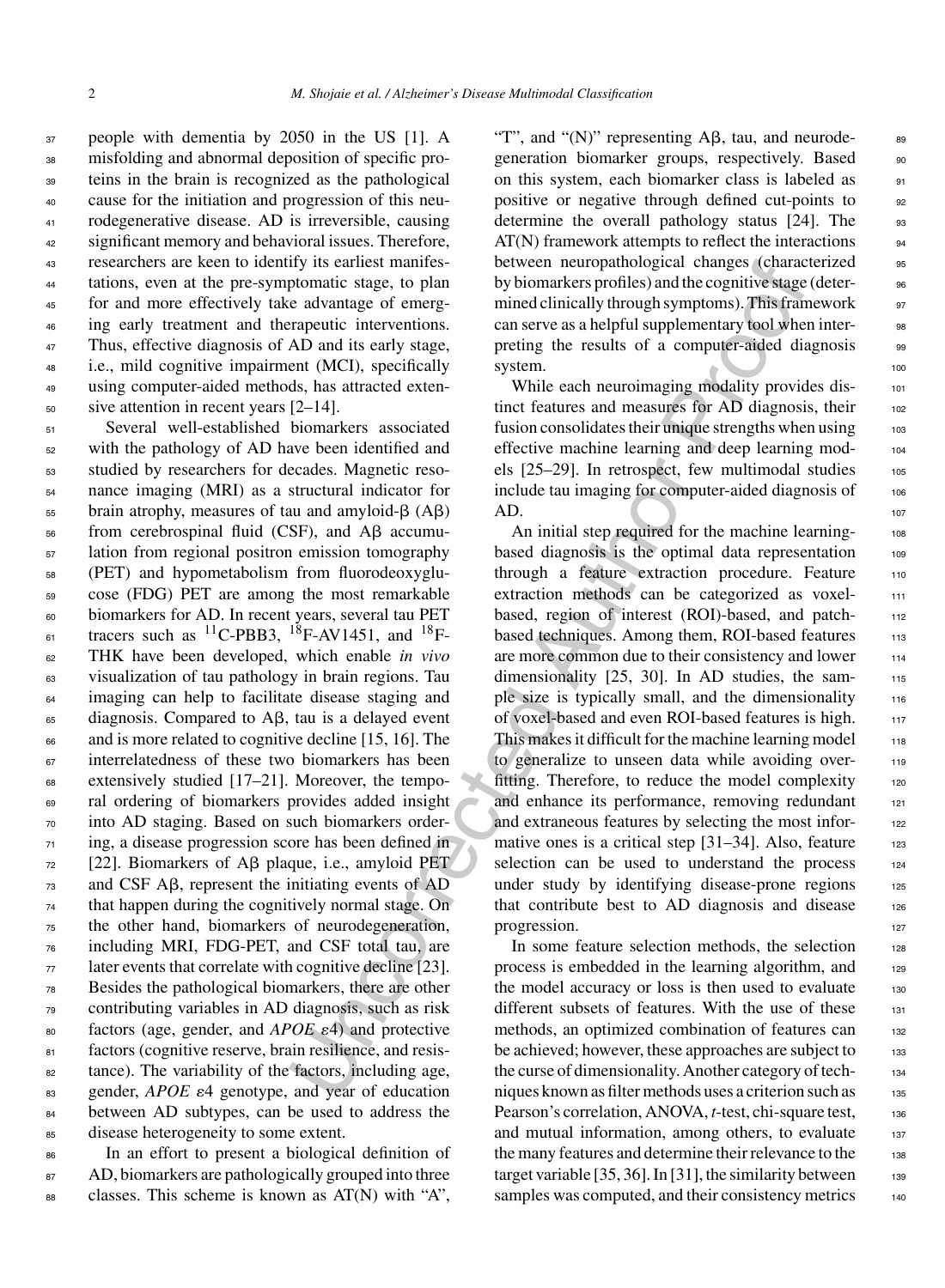have been used for multimodal feature selection. In [37], a feature selection method was developed based on the receiver operating characteristic (ROC) curve for each volumes-of-interest (VOI) where the classification true positive rate is plotted versus the false positive rate using only that specific VOI. In [38], the linear discriminant analysis and locality preserving projection learning methods have been combined with a sparse regression model to deter- mine discriminative features. Most filter methods use univariate metrics in which features are evaluated independently, and the interaction between them is often overlooked. Also, filter methods focus mainly on the linear relationship between variables, and any nonlinear dependencies are neglected. Concern- ing the associations between variables, there exists some research endeavors for incorporating the corre- lation and redundancy of the features. However, due to the nature of the used metrics, these approaches are mainly unsupervised, and the detected relation- ships are not necessarily connected to the target variable and may not be valuable concerning the clas- sification problem. Another group of methods uses embedded regularization for sparse feature learning in which the interaction of all variables is consid- ered [39–41]. However, in these models, the variable selection is less interpretable, limiting the flexibil- ity and ability to further explore the discriminative features.

 In this study, we aimed to implement a multimodal feature fusion approach for the machine learning- based diagnosis of AD. A feature selection technique was proposed based on the multivariate mutual infor-174 mation (MMI) criterion. We attempted to handle feature redundancy and complementarity in a super- vised manner where the shared information between features is evaluated in terms of its capability in pre- dicting the target variable. MRI, Amyloid-- PET, and tau PET data from the ADNI cohort were used in this multimodal study. The effect of modalities on the disease staging was evaluated both individually and combined. Machine learning models, including support vector machine, random forest (RF), and eXtreme gradient boosting (XGB), were used for the classification of different stages of the disease and the effect of the proposed feature selection method on the classification performance was evaluated. Lastly, 188 the AT(N) biomarkers framework was used to inves- tigate the interconnection between the biomarkers' profile and the cognitive stage to assess the classi- fication performance degradation due to biomarker insufficiency.

# **MATERIALS AND METHODS**

# *Participants* 193

The clinical data used for our analysis were 194 obtained from the Alzheimer's Disease Neuroimag- <sup>195</sup> ing Initiative (ADNI) database ([http://adni.loni.usc.](http://adni.loni.usc.edu) <sup>196</sup> edu). ADNI was launched in 2003 as a public- <sup>197</sup> private partnership, directed by Principal Investigator 198 Michael W. Weiner, MD. The primary objective of 199 ADNI has been to test whether serial MRI, PET, 200 other biological markers, and clinical and neuropsy- <sup>201</sup> chological assessments can be combined to measure 202 the progression of MCI and early  $AD$ . For up-to-date  $203$ information, see http://www.adni-info.org. <sup>204</sup>

Uncorrected Author [P](http://www.adni-info.org)roof In this study, the data were collected from <sup>205</sup> three modalities in the ADNI 3 cohort, including 206 amyloid PET (agent: <sup>18</sup>F-AV45), tau PET (agent: <sup>18</sup>F- 207 AV1451), and MRI. For each participant, all modali-<br>208 ties have been collected from the same visit. The MRI 209 scan is a T1 weighted image that has gone through 210 preprocessing steps, including gradient wrapping, <sup>211</sup> scaling, B1 correction, and inhomogeneity correc-<br>212 tion. For the florbetapir and flortaucipir data, four 213 preprocessing steps have been followed, including <sup>214</sup> co-registered dynamic, averaged, standardized image <sup>215</sup> and voxel size, and uniform resolution. T1 MRI scans  $216$ have been processed through FreeSurfer for skull-<br>217 stripping and segmentation of cortical and subcortical 218 regions. In the next step, florbetapir and flortau- <sup>219</sup> cipir images have been co-registered to the subject's 220 MRI from the same visit. Finally, volume-weighted  $_{221}$ florbetapir and flortaucipir average are defined in 222 each cortical and subcortical region of interest, and 223 regional standardized uptake value ratio (SUVR) is <sup>224</sup> then calculated. More information about the preprocessing steps and processing methods can be found 226 at http://ida.loni.usc.edu. The florbetapir  $(^{18}F-AV45)$  227 dataset analysis comprises reference region options 228 of the whole cerebellum, cerebellar grey matter, and 229 brain stem in addition to cortical and summary of 230 SUVR measurements. The participant demographics 231 and Mini-Mental State Examination (MMSE) score 232 for each group (mean and standard deviation) are 233 reported in Table 1. Figure 1 illustrates the distri- <sup>234</sup> bution of average SUVRs (among all regions) for the 235 sample set. Since not all participants have undergone 236 all tests, the dataset contains multiple instances with 237 missing values which are dropped in some scenarios 238 depending on the objective of the analysis.

> In this study, different types of variables, includ-<br><sub>240</sub> ing cortical thickness and SUVR values, non-tissue 241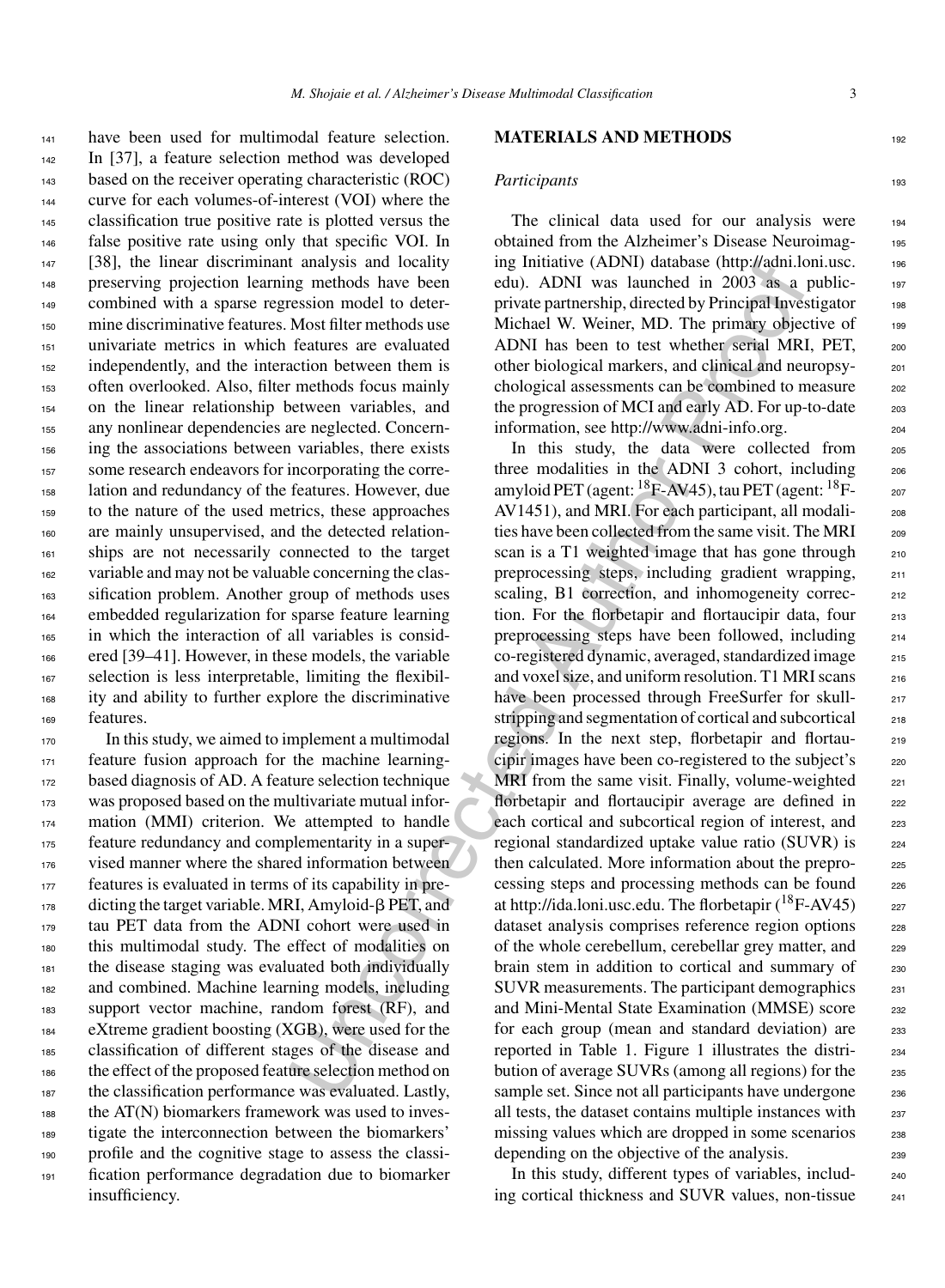| Table 1                                                                                                                                |
|----------------------------------------------------------------------------------------------------------------------------------------|
| Participant demographics and mini-mental state examination (MMSE) score for different diagnosis groups of the ADNI3 cohort. P-value is |
| reported between MCI-CN and AD-CN populations                                                                                          |

| Groups    | Subject $(f/m)$ | Age $(y)$ , $[p]$          | Education, $(y)$ [p]       | MMSE, [p]                   |
|-----------|-----------------|----------------------------|----------------------------|-----------------------------|
| <b>CN</b> | 277 (153/124)   | $71.80 \pm 5.70$ , [-]     | $16.67 \pm 2.47$ , [-]     | $28.63 \pm 2.12$ , [-]      |
| MCI       | 378 (155/223)   | $71.26 \pm 7.66$ , [0.179] | $16.25 \pm 2.61$ , [0.027] | $26.87 \pm 4.20$ , [<0.001] |
| AD        | 67(26/41)       | $73.41 \pm 8.78$ , [0.075] | $16.43 \pm 2.35, [0.290]$  | $22.37 \pm 2.39$ , [<0.001] |



Fig. 1. Distribution of the mean value of amyloid- $\beta$  and tau SUVRs in each disease group for ADNI3 cohort participants; CN, Cognitively Normal; MCI, Mild Cognitive Impairment; AD, Alzheimer's Disease.

 SUVR values, and AD risk factors, were used as features for the machine learning algorithm. In the preprocessing stage, the feature set is normalized to a common scale before feeding it to the classifica- tion model. It is worth noting that the SUVR values in non-brain areas represent off-target binding by the ligand and are not related to AD pathophysiology. Such SUVR values could still be potentially bene- ficial for the machine learning-based classification task despite the fact that they are not interpretable as biomarkers of AD.

## <sup>253</sup> *Feature selection*

 The high dimensionality of multimodal regional AD data relative to the sample size can diminish the model performance. The purpose of feature selection is to find a feature subset that yields an optimal classi- fication score. This selection process can also help to enhance the generalization ability and interpretabil- ity of the model. The objective is to come up with a subset of features with minimum size and maxi- mum possible information about the class variable. This can be achieved by preserving the most rele- vant features and dismissing the irrelevant and the redundant ones. Redundant features may not neces-sarily damage the system's performance. However, to limit the feature space size and complexity, it is beneficial to remove the redundant features and keep the 268 complementary ones to maximize the total amount of 269 relevant information. An approach is thus proposed 270 based on multivariate mutual information to measure 271 the relevance and redundancy of the features.

To determine the relevance of a feature, univariate  $273$ filter-based feature selection measures can be used. 274 With such measures, the relationship between each 275 feature and the target variable is evaluated individu- <sup>276</sup> ally. One of the most common criteria for this task is 277 the Pearson correlation coefficient which is a number between  $[-1, 1]$ , with  $+1, -1$ , and 0 representing  $279$ maximum linear correlation, maximum inverse lin-<br>280 ear correlation, and no linear correlation between the <sub>281</sub> two variables, respectively. Other univariate criteria 282 include mutual information, ANOVA test, and Chi-<br>283 squared test, whose performance may vary depending <sub>284</sub> on the type of the input and output variables (continu- <sup>285</sup> ous or categorical variable). Mutual information (MI) <sup>286</sup> is a powerful statistical metric that measures common 287 information between random variables and is rela-<br>288 tively robust to the data type. Unlike the correlation 289 measure, MI can also detect nonlinear relationships 290 between variables. Moreover, it can be extended to <sub>291</sub> more than two variables to determine the redun-<br>292 dancy of multiple variables [34]. In this study, a 293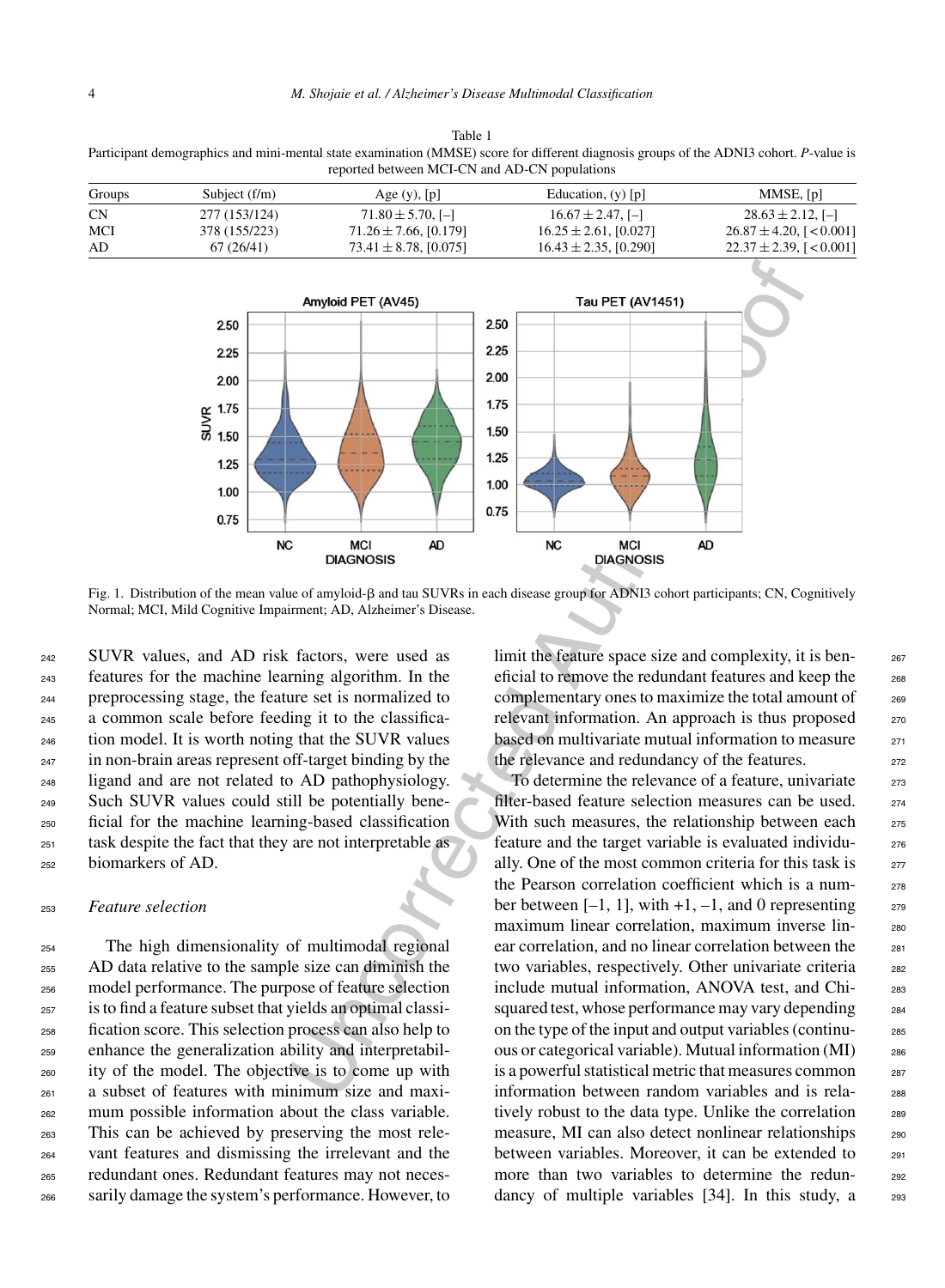<sup>294</sup> methodology is proposed to rank features based on <sup>295</sup> pairwise redundancy and complementarity of fea-<sup>296</sup> tures using MMI.

> MI between two discrete random variables is defined as:

$$
I(x; y) = \sum_{x} \sum_{y} p(x, y) \cdot \log \frac{p(x, y)}{p(x) p(y)} \quad (1)
$$

 where x and y are random variables and  $p(.)$  is the probability of a random variable. MI is zero when x and y are independent and is positive when there is common information between them.

> At first, MI was calculated between each feature and its target variable. This determines the relevance of each feature. Next, to incorporate the interaction of features, MI was calculated between a subset of features and a target variable as *I(S;y)*, where S is a subset of features and y is the target. For the case of a subset of two features  $(S = \{x_1, x_2\})$ , the relationship between MI of S and y  $(I(x_1, x_2; y))$  and MI of each feature and y  $(I(x_1; y), I(x_2; y))$  is defined as follows:

$$
I(x_1, x_2; y) = I(x_1; y) + I(x_2; y) - I(x_1; x_2; y)
$$
\n(2)

 where the three terms on the right side can be calculated using (1). Based on (2), the amount of information that  $(x_1, x_2)$  have about y can be defined as the sum of the common information of  $x_1$  and  $\frac{1}{305}$  y ( $I(x_1; y)$ ) plus that of  $x_2$  and y ( $I(x_2; y)$ ) minus the intersection of the first two terms, which is the com- mon information of all three variables  $x_1$ ,  $x_2$  and 308 y  $(I(x_1; x_2; y))$ . The last term is known as the MMI, which determines the shared information between multiple variables and is defined as follows:

$$
I(x_1; x_2; y) = \sum_{x_1} \sum_{x_2} \sum_{y} p(x_1, x_2, y) \cdot \log \frac{p(x_1, x_2, y)}{p(x_1) p(x_2) p(y)}
$$
(3)

311

<sup>312</sup> When MMI is positive, there is redundancy  $_{313}$  between  $x_1$  and  $x_2$ , and the information of a subset 314 of them is less than the sum of their individual infor- $_{315}$  mation. On the other hand, when MMI is negative,  $x_1$  $_{316}$  and  $x_2$  carry complementary information about y, and  $317$  the information of  $x_1$  and  $x_2$  combined is more than <sup>318</sup> the sum of their individual information. Therefore, in <sup>319</sup> (2), the interaction of features is considered through <sup>320</sup> the MMI term, which can be treated as a measure of <sup>321</sup> redundancy and complementarity.

To rank the features, a metric is defined for each feature based on the MI between that feature and the target variable and the redundancy or complementarity of that feature with every other feature. This new metric is as defined as follows:

$$
FS_i = I(x_i; y) - \alpha \sum_{\substack{j\\j \neq i}} I(x_i; x_j; y) \qquad (4)
$$

(x) (x) (x) to the partiest than the interesting on the react of the particular interesting and (x) is the particular interesting and (x) is the particular interest of the particular properties in the non-<br>and the second where  $FS_i$  is the score of the *i*<sup>th</sup> feature, with  $\alpha$  being a see constant. The first term is the MI of the *i*<sup>th</sup> feature and constant. The first term is the MI of the  $i<sup>th</sup>$  feature and  $323$ the target variable, and the second term represents the  $324$ pairwise interaction (redundancy/complementarity) 325 of the *i*<sup>th</sup> feature and all other features, which can <sup>326</sup> consist of positive and negative elements. When  $\alpha$  is  $327$ zero, the interaction term is ignored, and the feature 328 scores only depend on the individual scores. As  $\alpha$  329 increases, a larger weight is assigned to the redun-<br>330 dancy term so that the overall score of redundant 331 features decreases while that of complementary ones 332 increases. To select the value of coefficient  $\alpha$ , the clas- 333 sification experiment was conducted using different  $334$ values of  $\alpha$ , and the optimal value was determined  $\alpha$ 335 as the one associated with the highest classification 336 score. The feature score (FS) was then calculated 337 for all features, and the top features were deter-<br>338 mined accordingly. To evaluate different scenarios,  $339$ first, the top features were detected for each individ-<br>340 ual modality to find the prominent regions based on  $341$ each biomarker. Then, the process was repeated for  $342$ the multimodal data so that the top regions in terms  $_{343}$ of all modalities combined were identified. Also, the <sup>344</sup> importance of specific regions and biomarkers at var-<br>345 ious stages of the disease was evaluated. In the next  $346$ step, to prove the effectiveness of the new metric  $347$ for feature selection, multiple classification scenarios 348 were implemented. 349

# *Classification* 350

In recent years, artificial intelligence has proved 351 to be a promising tool for diagnosing and pre- <sup>352</sup> dicting the trajectory of the disease. In this study, 353 machine learning architectures were used for AD 354 diagnosis at different stages using single-modality 355 and multimodality data. It is worth noting that 356 before implementing the classification task, the fea-<br>357 ture space was scaled in the range between zero and <sub>358</sub> one. The scaling estimator was built solely based 359 on the training data (to avoid data leakage from 360 the test set) and was applied to each feature indi-<br>361 vidually in both training and test sets so that each 362 feature is in the  $[0-1]$  interval. The models used for  $363$ the classification task include support vector clas-<br><sub>364</sub> sifier (SVC), RF of decision trees, and XGB. SVC 365 is a classifier that attempts to categorize data points 366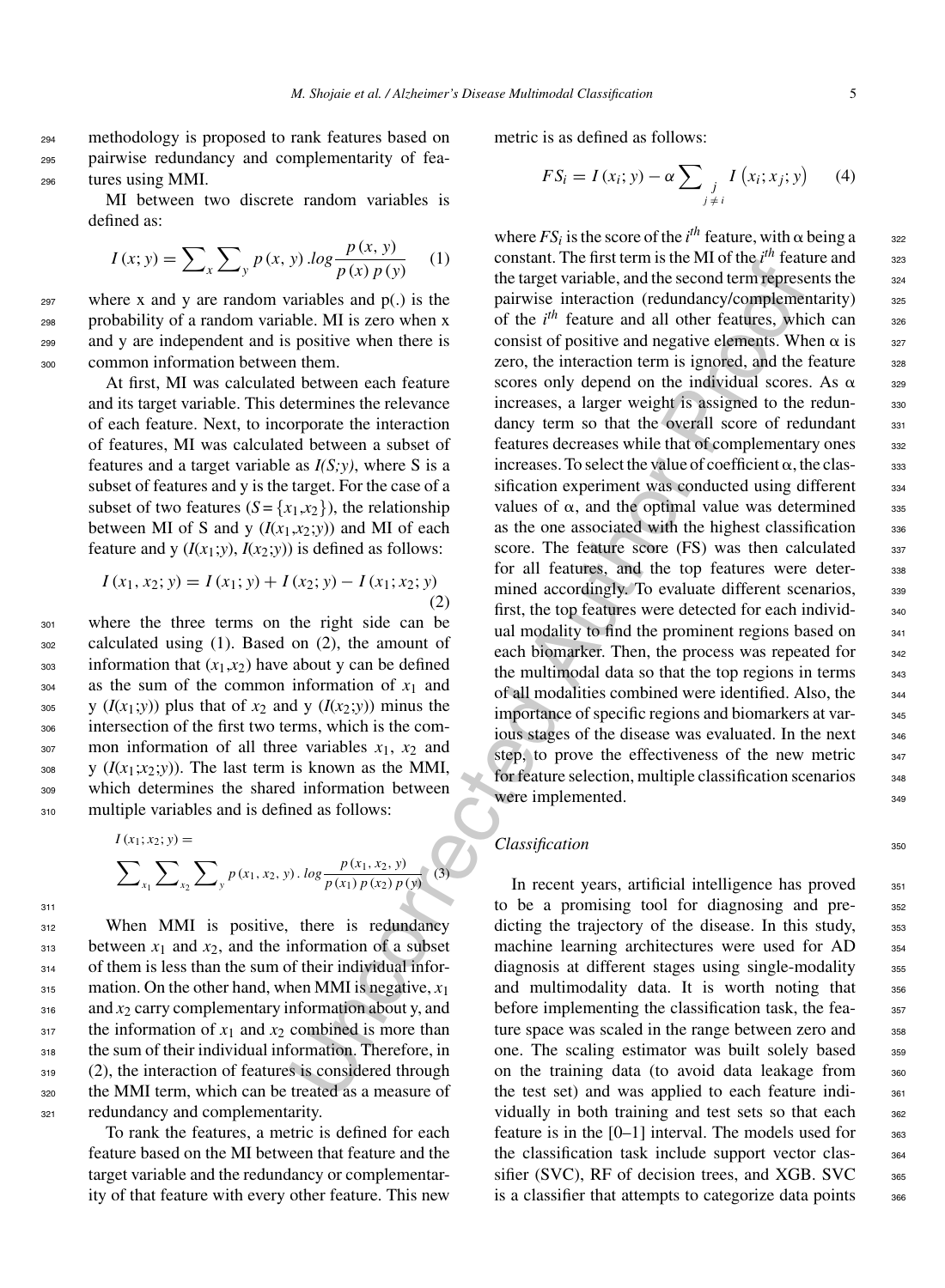

Fig. 2. Structure of the used data for the classification process.

Vergonal is exposinal to the state of the state of the state of the state of the state of the state of the state of the state of the state of the state of the state of the state of the state of the state of the state of t based on their classes in a high-dimensional space by a hyperplane. By mapping the data points onto a higher-dimensional space, SVC can classify non- linearly separable data using nonlinear kernels like 371 polynomial and radial basis function. To alter the bias and variance of the model, the regularization param- eters C and gamma of the SVC can be adjusted. The parameters control the trade-off between the training accuracy and model generalization ability for the test- ing stage. As the next model, the RF algorithm relies 377 on the key concept of decision trees and leverages the ensembling and voting mechanisms to enhance the classification and prediction accuracy while pre- venting overfitting. The model parameters include the number of trees, sample size, maximum depth of each tree, and the maximum number of features used for each split. XGB, on the other hand, is a learning technique that consists of an ensemble of weak learners, such as decision trees, that operate in a sequence where each subsequent learner attempts to correct the errors of the previous learner. The number of trees, the maximum depth of a tree, and the sample size for each step are among the XGB control param- eters. To evaluate the models and also to optimize the models parameters, k-fold cross-validation was used. In order to prevent data leakage between these two tasks, the nested cross-validation technique was implemented. An inner 5-fold cross-validation was performed for hyperparameter optimization, while an outer 6-fold cross-validation was used for valida- tion and reporting the model scores. The structure of the data for the classification task is shown in Fig. 2. Multiple single modality and multimodality experiments were performed for binary and multi- class classification. A similar set of experiments were then implemented after applying the proposed feature selection approach. Finally, to include the risk and protective factors in the analysis, covariates including

age, *APOE*  $\varepsilon$ 4, gender, and education level were  $405$ integrated into the feature set, and the classification process was repeated.  $\sqrt{407}$ 

*Interconnection between AD neuropathology and cognitive stage*  $409$ 

In this study, MRI and PET scans have been used for automatic classification and prediction of the cog- <sup>411</sup> nitive stage. However, the classification task remains challenging due to the heterogeneity of the disease.  $A_{413}$ critical factor that can degrade the model performance <sup>414</sup> is the lack of sufficient biomarkers that are infor-<br>415 mative enough to perfectly determine the cognitive 416 stage. We tried to explore the available biomarkers 417 to investigate the performance limitation imposed by the dataset. 419

Due to biomarker insufficiency, cognitive symptoms are not perfectly linked to AD neuropathological changes measured by available biomarkers. Sim- <sup>422</sup> ply put, symptoms are not specific to AD, nor do abnormal AD biomarkers guarantee the existence of symptoms. Neuropathologic changes in AD are determined by postmortem inspections and measured *in vivo* through biomarkers. Clinical AD, on the other  $427$ hand, is defined based on the cognitive stage and is measured through the symptoms' manifestation. A 429 percentage of individuals with clinical AD do not 430 have postmortem evidence of AD pathology.

Similarly, some individuals in the cognitively nor-<br>432 mal elderly group show signs of AD pathology at 433 autopsy. This may result in false-negative and false- <sup>434</sup> positive outcomes in our classification task. To study <sup>435</sup> this effect, we investigated the available biomark- <sup>436</sup> ers and their corresponding cognitive stage based on the  $AT(N)$  biomarker profile system introduced in  $438$ [24]. The AT(N) framework of the National Insti-<br>439 tute on Aging-Alzheimer's Association is an effort 440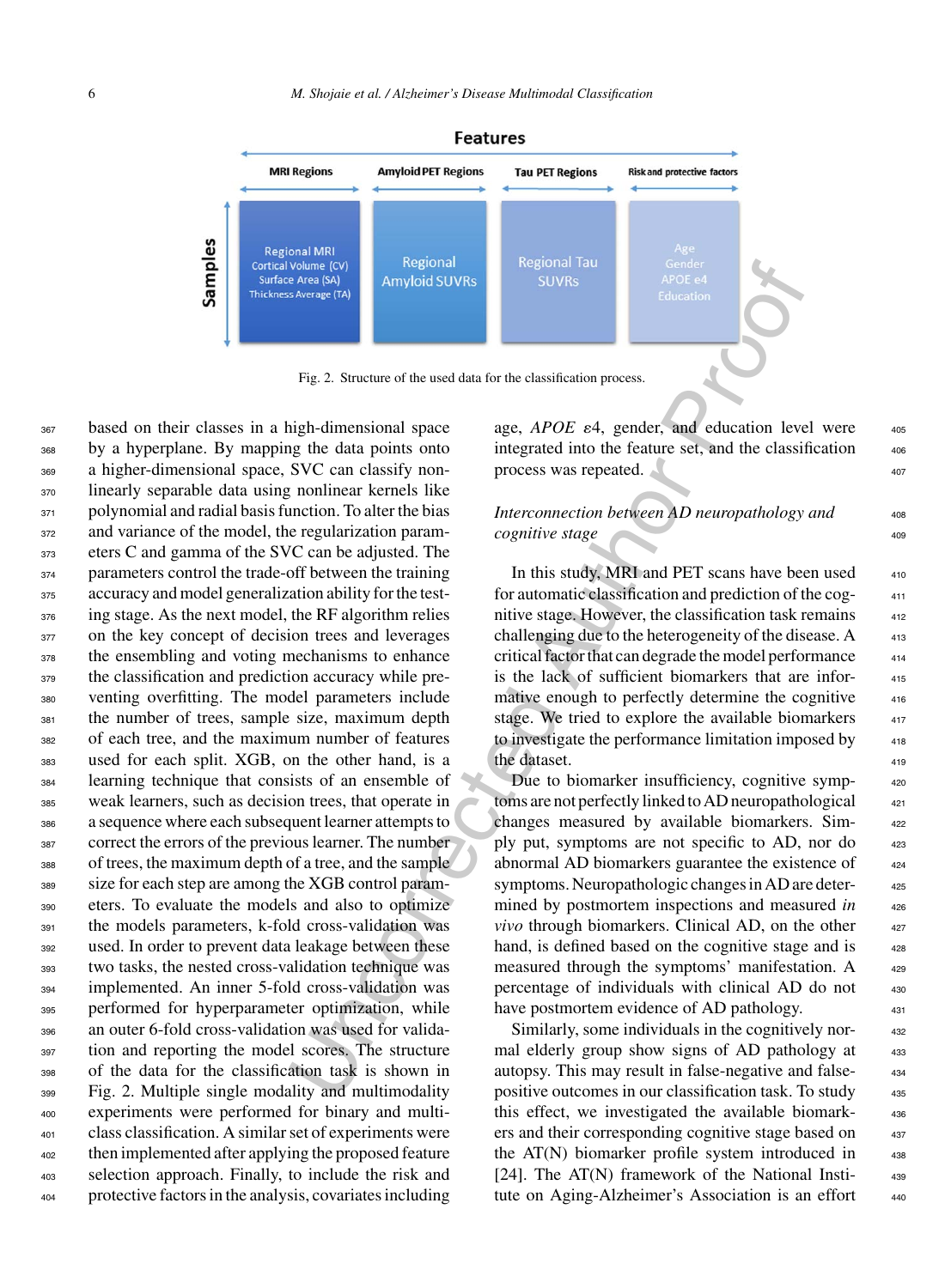|                             |                      |                                                                            | Cognitive stage (Clinical diagnosis)                                        |                                                                            |
|-----------------------------|----------------------|----------------------------------------------------------------------------|-----------------------------------------------------------------------------|----------------------------------------------------------------------------|
|                             |                      | <b>Cognitively Normal</b>                                                  | Mild Cognitive Impairment                                                   | Dementia                                                                   |
| <b>Biomarker</b><br>Profile | $A-T-N-$             | Normal AD biomarkers, and CN                                               | Normal AD biomarkers with MCI                                               | Normal AD biomarkers with<br>dementia                                      |
|                             | $A+T-N-$             | AD pathologic change, and CN                                               | AD pathologic change with MCI                                               | AD pathologic change with<br>dementia                                      |
|                             | $A+T+N-$<br>$A+T+N+$ | Preclinical AD with no cognitive<br>impairment                             | AD biomarkers with MCI                                                      | AD biomarkers with dementia                                                |
|                             | $A+T-N+$             | AD and concomitant suspected<br>non-AD pathologic change, and<br><b>CN</b> | AD and concomitant suspected<br>non-AD pathologic change with<br><b>MCI</b> | AD and concomitant suspected<br>non-AD pathologic change with<br>demential |
|                             | $A-T+N-$             | non-AD pathologic change, and                                              | non-AD pathologic change with                                               | non-AD pathologic change with                                              |
|                             | $A-T-N+$             | CN                                                                         | MCI                                                                         | dementia                                                                   |
|                             | $A-T+N+$             |                                                                            |                                                                             |                                                                            |

Table 2 Interaction between clinically diagnosed cognitive stage and AT(N) biomarkers [24]

CN, cognitively normal; MCI, mild cognitive impairment; AD, Alzheimer's disease; A, Aggregated amyloid- $\beta$ ; T, Aggregated tau; N, Neurodegeneration; +/−, The value of a biomarker summary measure is higher/lower than the cut-point.

 toward investigating the interaction between AD neu- ropathology and cognitive status. In this biomarker grouping system, the biomarkers are classified into three categories based on their underlying pathologic process. The label "A" represents amyloid PET and CSF A $\beta$  as biomarkers of cortical A $\beta$ , "T" denotes tau PET and CSF phosphorylated tau (P-tau) as biomark- ers of fibrillar tau, and neurodegeneration is labeled as "(N)" measured by CSF total tau (T-tau), FDG PET, <sup>450</sup> and MRI.

 The imaging and CSF biomarkers are expressed in continuous values; however, in certain situations such as research studies and treatment trials, a binary grouping of biomarkers (positive/negative) may be preferred. To achieve such types of positive/negative results, appropriate cut-points are defined for each biomarker. For florbetapir (AV45) SUVR cut-points, we adopted the values reported in [42]. Summary SUVR is defined as the weighted average of florbe- tapir uptake in lateral temporal and parietal, lateral and medial frontal, anterior, and posterior cingulate normalized by the uptake in the whole cerebellum. Then, a cut-point of 1.11 is applied to this summary SUVR, which is equivalent to the 95th percentile of the biomarker distribution of the young control normal group. For tau PET SUVRs and MRI corti- cal thickness, the cut-points determined in [43] by Clifford R. Jack Jr. were used. A tau PET sum- mary SUVR is defined based on the volume-weighted average of the SUVR in inferior temporal, middle temporal, entorhinal, amygdala, parahippocampal, and fusiform ROIs normalized to the cerebellar crus grey. For the tau PET summary SUVR, cut-points of 1.19 and 1.32 are defined based on the speci-ficity method (the 95th percentile of the biomarker

distribution of the young control normal individu- <sup>476</sup> als) and the accuracy of impaired versus age-matched  $477$ control normal method, respectively. From MRI, <sup>478</sup> the surface-area weighted average is determined for  $479$ the cortical thickness in entorhinal, inferior tempo-<br>480 ral, middle temporal, and fusiform regions. Cortical 481 thickness cut-points of 2.69 and 2.57 mm are selected  $_{482}$ respectively based on specificity and accuracy meth- <sup>483</sup> ods which were also used in the tau PET case. <sup>484</sup>

An AD with no cognitive AD biomarkers with MCI<br>
An AD biomarkers with demonstrates with demonstrates with demonstrates with demonstrates with demonstrates and anon-AD pathologic change with non-AD pathologic change with an Based on the defined cut-points, various biomarker  $485$ profiles can be identified in the  $AT(N)$  framework.  $486$ These biomarker grouping and their relationship with 487 the cognitive stages are shown in Table 2. As seen  $488$ in the table, the A–T–N– group represents individuals with normal AD biomarkers. Participants 490 with amyloid positive but normal tau pathology  $491$ and neurodegeneration biomarkers (A+T–N–) are  $492$ tagged as "Alzheimer's pathologic change." Those 493 with evidence of amyloid deposition along with 494 tau pathology and regardless of neurodegeneration 495 condition  $(A+T+N+/-)$  are considered to belong to  $496$ the "preclinical Alzheimer's disease" group. Amy- <sup>497</sup> loid negative individuals with abnormal tau or 498 neurodegeneration biomarkers (A–T–N+, A–T+N–, 499  $A-T+N+$ ) are defined as "suspected non-Alzheimer's  $500$ pathology change". Finally, the  $A+T-N+$  category  $501$ represents simultaneous "Alzheimer's pathologic 502 change" and "non-AD neurodegeneration". Although  $503$ the biomarker signature carries some information  $504$ about the cognition status, each biomarker profile can sos belong to any cognitive stage.

> The  $AT(N)$  framework combined with the  $507$ described cut-points were used to establish the biomarker profile groups for our dataset. We then 509 identified the sub-groups that are more susceptible  $\qquad$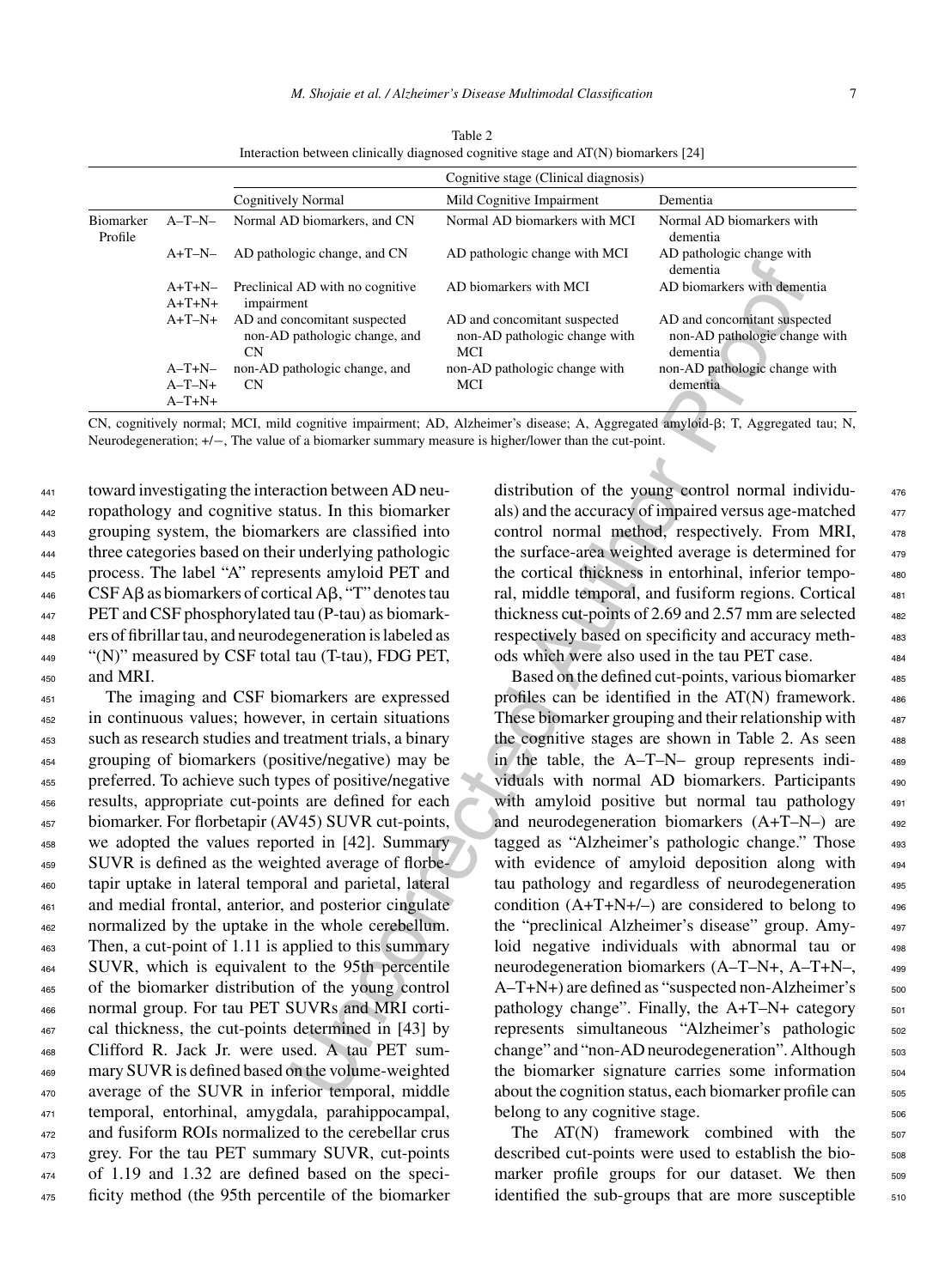

Fig. 3. Regional feature importance scores for amyloid PET SUVRs (AV45) and tau PET SUVRs (AV1451). The feature scores were determined using four filter-based feature selection measures, namely, SelectKBest (SKB), ExtraTreesClassifier (ETC), correlation coefficient (Corr), and mutual information (MI), as shown in the vertical axis. For each region shown in the horizontal axis, one feature is defined for amyloid SUVR and one for tau SUVR. The value of feature scores is normalized between 0 and 1 and is illustrated by the color intensity of their corresponding box in the figure. Features with larger scores are more informative for the classification task. Based on the results, amyloid SUVRs including entorhinal, inferior parietal, inferior temporal, amygdala, and bankssts and tau SUVRs including frontal pole and accumbens are among the top features.

 to misclassification and explored their underlying causes. This is done by focusing on those groups in which the biological AD biomarkers cannot be an informative representation of the cognitive stage. For instance, individuals with normal AD biomarkers but clinical AD diagnosis are likely to be classified as non-AD class. Also, subjects with abnormal AD biomarkers but no cognitive impairment might be identified as AD class by the model. The number of subjects in each AT(N) group was calculated for our dataset, and the probability of occurring false positive and false negative outcomes is measured, representing the contribution of biomarker shortage to the classification error.

# <sup>525</sup> **RESULTS**

## <sup>526</sup> *Feature selection results*

 Various feature selection approaches were imple- mented under multiple classification scenarios. At first, conventional univariate criteria and meth- ods, including Correlation coefficient, SelectKBest, ExtraTreesClassifier, and univariate mutual informa- tion have been implemented. For the amyloid and tau PET modalities and the three-class classification case (CN/MCI/AD), the heatmap of the feature scores based on the abovementioned metrics is shown in Fig. 3. A total number of 110 features (two features per region for left and right hemispheres) have been included in this analysis. As seen, entorhinal, inferior parietal, inferior temporal, amygdala, and bankssts are among the top features based on tau PET, while



Fig. 4. Heatmap of multivariate mutual information (MMI) between pairwise amyloid and tau SUVR values given the class variable (y), calculated using equation (3). The diagonal elements represent the amount of information that each individual feature carries about the target variable. Brighter colors correspond to a higher amount of information. For non-diagonal elements, a positive MMI value is an indication of redundant information between two features, which corresponds to darker colors in the heatmap. On the other hand, complementary features have a negative MMI represented by brighter colors in the heatmap. As seen, more pairwise redundancy (more dark non-diagonal elements) exists for inside-modality features compared to between-modality features.

regions like frontal pole and accumbens are more 541 prominent based on amyloid PET. 542

Next, the proposed MMI-based feature selection  $\frac{543}{2}$ method was implemented. Using equation (3), pair-<br><sub>544</sub> wise MMI was calculated for all features, and the 545 results are presented as a heatmap in Fig. 4. Again,  $\frac{546}{9}$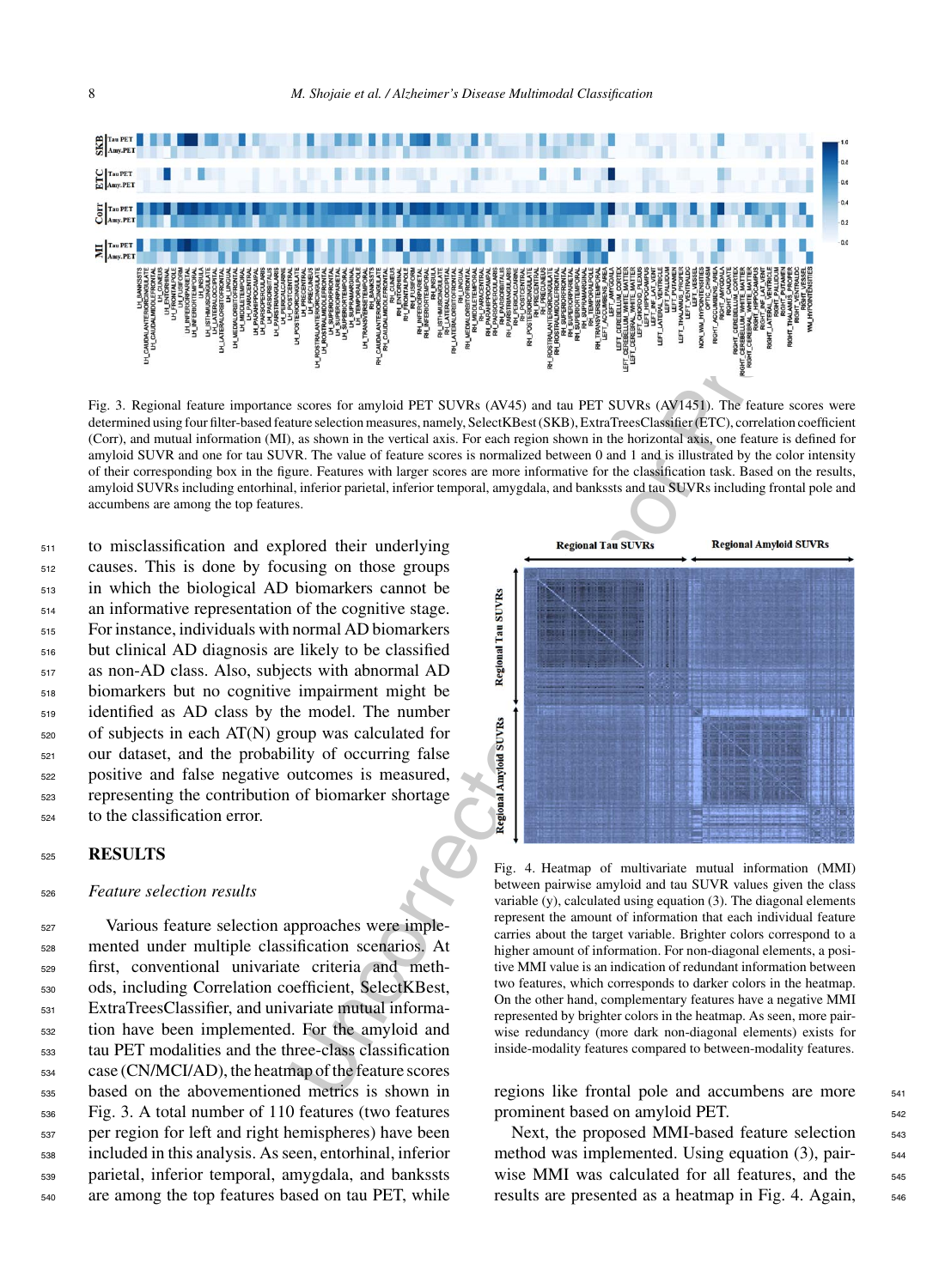

Fig. 5. Heatmap of top 30 features based on the FS-scores for different values of parameter  $\alpha$ . For  $\alpha = 0$ , the redundancy term is ignored, and the features are selected solely based on their relevance. In this case, dark non-diagonal elements of the heatmap represent more pairwise redundancy between features. For higher values of  $\alpha$ , feature redundancy is decreased, and bright non-diagonal elements show less pairwise feature redundancy and more complementarity.

Top features (amyloid- $\beta$  and tau SUVRs) based on the proposed feature ranking method. The SUVR values were ranked using the calculated feature scores, and the top amyloid- $\beta$  and tau SUVR features are presented. Top features are more informative for the AD diagnosis classification task

| Tau PET         | Left entorhinal           | Left vessel                     | Third ventricle            |
|-----------------|---------------------------|---------------------------------|----------------------------|
|                 | Left amygdala             | Left inferior temporal          | Right entorhinal           |
|                 | Left middle temporal      | Right amygdala                  | Right inferior temporal    |
| $Amyloid-B$ PET | Left medial orbitofrontal | Left rostral anterior cingulate | Right medial orbitofrontal |
|                 | Left accumbens area       | Left hippocampus                | CC anterior                |
|                 | Left frontal pole         | Right accumbens area            | CC mid anterior            |
|                 | Left lateral ventricle    | Right lateral ventricle         | CC posterior               |
|                 | Left inf lat vent         | Right frontal pole              |                            |
|                 |                           |                                 |                            |

<sup>547</sup> the CN/MCI/AD case based on the amyloid and tau PET modalities is considered here. In the heatmap, the diagonal elements show the amount of informa- tion that each feature has about the target variable. The brighter the color of a square, the more relevant is that particular feature. The non-diagonal elements show the degree of redundancy or complementarity of feature pairs concerning the target variable. The darker the color, the higher is the redundancy, and the lower is the complementarity. To select the most relevant and informative fea-

 tures, both the individual scores (diagonal) and the mutual scores (non-diagonal) should be considered as described in the Methods section. The FS were calculated using equation (4). As indicated earlier, for each feature, the summation of the second term of the equation represents the interaction of that fea- ture with every other feature. The summation terms are equivalent to each row or column of the heatmap of Fig. 4. The heatmap of the top 30 features based on the proposed FS-score is illustrated in Fig. 5 for  $_{568}$  different values of  $\alpha$ . For  $\alpha = 0$ , the score of a given feature solely depends on the feature's relevance. As seen in Fig. 5, in this case, top features include highly relevant (brighter diagonal) but possibly redundant features (darker non-diagonal) at the same time. For higher values of  $\alpha$ , the redundancy term comes into

 $\alpha=0.003$   $\alpha=0.005$   $\alpha=0.007$ <br>
asset on the FS-secone for different values of parameter  $\alpha$ . For a = 0, the redundancy ferm is just on the redundancy of parameter  $\alpha$ . For a can be redundancy in the parameter use the play so that more redundant features are removed  $574$ from the list of the top features. This results in selecting features with brighter non-diagonal elements (less  $576$ redundant), as shown in Fig. 5 for higher values of  $577$  $\alpha$ . This is a trade-off between feature relevance and  $\frac{578}{2}$ redundancy, which is controlled by adjusting parameter  $\alpha$ . It is worthwhile to add that too large values of  $\qquad$  580 *α* should be avoided since, in this situation, valuable  $\frac{581}{581}$  features might be dropped only because they have features might be dropped only because they have some dependency on other features. For the specific 583 case of  $\alpha = 0.005$ , top features (amyloid- $\beta$  and tau  $\frac{584}{2}$ SUVRs) are listed in Table 3. Finally, the resulting 585 scaled feature scores for the amyloid and tau SUVRs 586 for different stages of the disease are represented in Fig.  $6.$ 

## *Classification results* 589

After data preprocessing, exploratory data analy-<br>s<sub>90</sub> sis, and feature selection, classification models (SVC,  $\qquad$  591 RF, and XGB) were implemented for MCI, and 592 AD diagnosis and their performance were compared. 593 Since the data is unbalanced, various evaluation metrics, including precision, recall, and F1-score, are 595 reported besides accuracy. Experiments were conducted using different modalities, both separately 597 and combined. Amyloid PET, tau PET, and MRI 598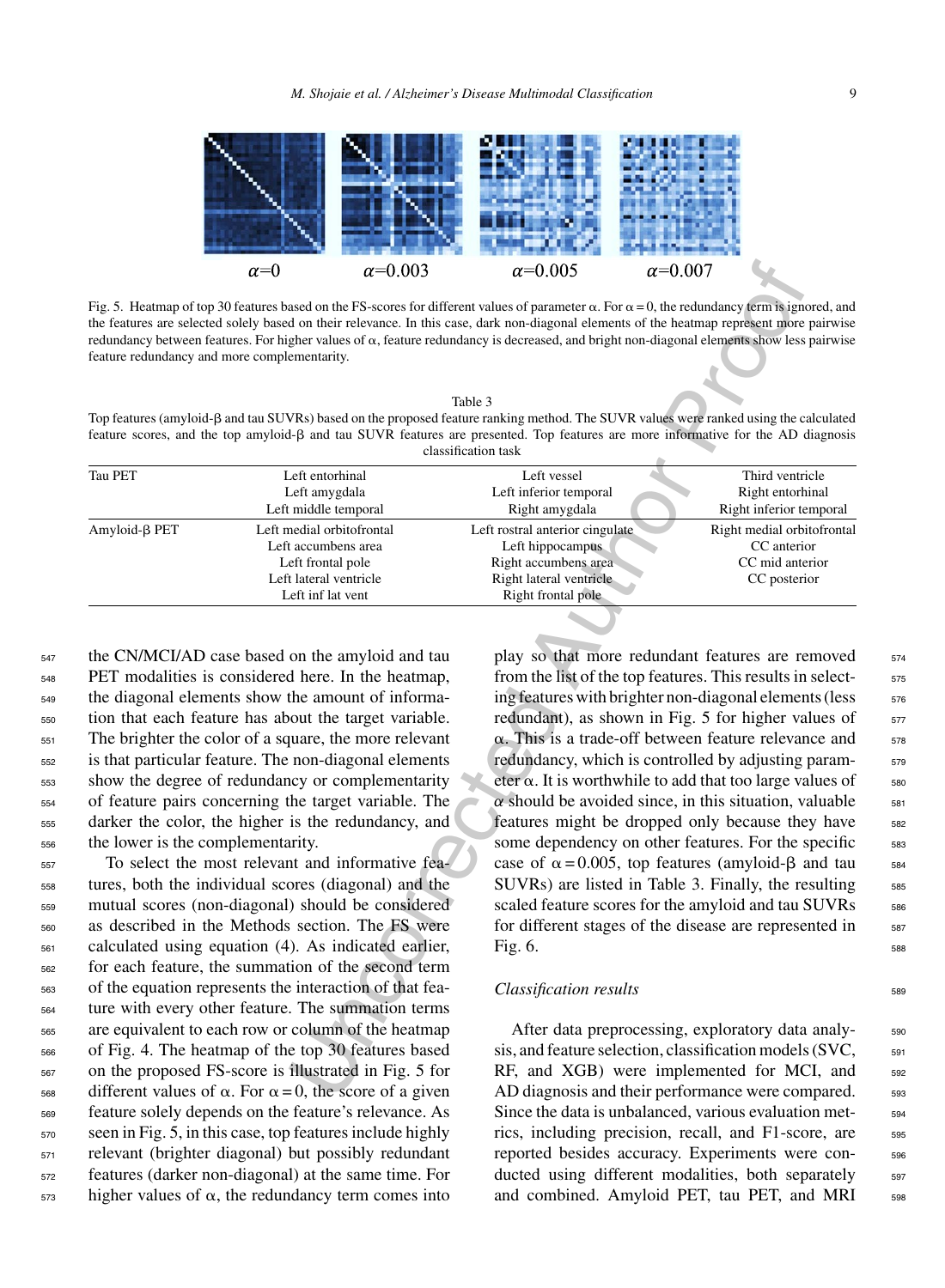

Fig. 6. Regional feature importance scores for amyloid PET SUVR (AV45) and tau PET SUVR (AV1451) based on the proposed feature selection method. As a supervised approach, the features scoring procedure was performed for four different classification tasks, including CN/MCI/AD, CN/MCI, MCI/AD, and CN/MCI/AD as shown in the vertical axis. For each region shown in the horizontal axis, one feature is defined for amyloid SUVR and one for tau SUVR. The value of feature scores is normalized between 0 and 1 and is illustrated by the color intensity of their corresponding box in the figure. Features with larger scores are more informative for the classification task. For tau SUVRs, entorhinal and amygdala were among the top features for all classification tasks, while pallidum and hippocampus were more informative for the CN/MCI case, and inferior parietal, inferior temporal, precuneus, and precentral for the MCI/AD case. On the other hand, for amyloid SUVRs, top features include frontal pole for all classification tasks, inferior lateral ventricle for the CN/MCI, and medial orbitofrontal, pars triangularis, and rostral anterior cingulate for the MCI/AD.

Classification results **before feature selection** for three single-modality scenarios including amyloid PET SUVRs (tracer: AV45), tau PET SUVRs (tracer: AV1451), and MRI (cortical thickness) and two multimodality scenarios including "amyloid PET SUVRs & tau PET SUVRs" and "amyloid PET SUVRs & tau PET SUVRs & MRI cortical thickness". Three machine learning models, including SVC, RF, and XGB were used, and four scores, including accuracy, precision, recall, and F1-score are reported

| $\mathbb{Z}_{\vert \text{Amy. PET}}$                                                                                                                                                                                                                                                                                                                                                                                                                                                                                                                                                                                                                                                                                                                                                                                                                                                                                                                                                                                                                                                                                                                                                                                                |                                                                                              |                      |                      |                          |                      |                                           |                      |                      |                                   |                      |                      |                      |                      |                                                                                                                                                              |                      |                      |                      |
|-------------------------------------------------------------------------------------------------------------------------------------------------------------------------------------------------------------------------------------------------------------------------------------------------------------------------------------------------------------------------------------------------------------------------------------------------------------------------------------------------------------------------------------------------------------------------------------------------------------------------------------------------------------------------------------------------------------------------------------------------------------------------------------------------------------------------------------------------------------------------------------------------------------------------------------------------------------------------------------------------------------------------------------------------------------------------------------------------------------------------------------------------------------------------------------------------------------------------------------|----------------------------------------------------------------------------------------------|----------------------|----------------------|--------------------------|----------------------|-------------------------------------------|----------------------|----------------------|-----------------------------------|----------------------|----------------------|----------------------|----------------------|--------------------------------------------------------------------------------------------------------------------------------------------------------------|----------------------|----------------------|----------------------|
|                                                                                                                                                                                                                                                                                                                                                                                                                                                                                                                                                                                                                                                                                                                                                                                                                                                                                                                                                                                                                                                                                                                                                                                                                                     |                                                                                              |                      |                      | LH_TRANS\                |                      | <b>RH_ISTHML</b><br>RH_LATEF<br>LATERALOR |                      | 臣                    |                                   |                      |                      |                      |                      |                                                                                                                                                              |                      |                      |                      |
| Fig. 6. Regional feature importance scores for amyloid PET SUVR (AV45) and tau PET SUVR (AV1451) based on the proposed feature<br>selection method. As a supervised approach, the features scoring procedure was performed for four different classification tasks, including<br>CN/MCI/AD, CN/MCI, MCI/AD, and CN/MCI/AD as shown in the vertical axis. For each region shown in the horizontal axis, one feature<br>is defined for amyloid SUVR and one for tau SUVR. The value of feature scores is normalized between 0 and 1 and is illustrated by the color<br>intensity of their corresponding box in the figure. Features with larger scores are more informative for the classification task. For tau SUVRs,<br>entorhinal and amygdala were among the top features for all classification tasks, while pallidum and hippocampus were more informative<br>for the CN/MCI case, and inferior parietal, inferior temporal, precuneus, and precentral for the MCI/AD case. On the other hand, for amyloid<br>SUVRs, top features include frontal pole for all classification tasks, inferior lateral ventricle for the CN/MCI, and medial orbitofrontal, pars<br>triangularis, and rostral anterior cingulate for the MCI/AD. |                                                                                              |                      |                      |                          |                      |                                           | Table 4              |                      |                                   |                      |                      |                      |                      |                                                                                                                                                              |                      |                      |                      |
| Classification results before feature selection for three single-modality scenarios including amyloid PET SUVRs (tracer: AV45), tau PET<br>SUVRs (tracer: AV1451), and MRI (cortical thickness) and two multimodality scenarios including "amyloid PET SUVRs & tau PET SUVRs"<br>and "amyloid PET SUVRs & tau PET SUVRs & MRI cortical thickness". Three machine learning models, including SVC, RF, and XGB                                                                                                                                                                                                                                                                                                                                                                                                                                                                                                                                                                                                                                                                                                                                                                                                                        | were used, and four scores, including accuracy, precision, recall, and F1-score are reported |                      |                      |                          |                      |                                           |                      |                      |                                   |                      |                      |                      |                      |                                                                                                                                                              |                      |                      |                      |
|                                                                                                                                                                                                                                                                                                                                                                                                                                                                                                                                                                                                                                                                                                                                                                                                                                                                                                                                                                                                                                                                                                                                                                                                                                     |                                                                                              |                      |                      | CN/MCI/AD                |                      |                                           |                      | CN/MCI               |                                   |                      | MCI/AD               |                      |                      |                                                                                                                                                              | CN/AD                |                      |                      |
| Modality                                                                                                                                                                                                                                                                                                                                                                                                                                                                                                                                                                                                                                                                                                                                                                                                                                                                                                                                                                                                                                                                                                                                                                                                                            | Classifier                                                                                   | ACC                  | PRE REC              |                          | F1                   | ACC                                       |                      | PRE REC              | F1                                |                      | ACC PRE REC          |                      | F1                   |                                                                                                                                                              | ACC PRE REC          |                      | F1                   |
| amyloid- $\beta$ PET                                                                                                                                                                                                                                                                                                                                                                                                                                                                                                                                                                                                                                                                                                                                                                                                                                                                                                                                                                                                                                                                                                                                                                                                                | <b>SVC</b><br>RF<br><b>XGB</b>                                                               | 60.2<br>58.6<br>63.5 | 52.6<br>46.4<br>54.2 | 49.7<br>44.5<br>50.8     | 50.4<br>44.5<br>51.4 | 68.9<br>66.9<br>67.2                      | 65.2<br>62.4<br>62.8 | 61.6<br>60.1<br>60.4 | 61.9<br>60.3<br>60.7              | 74.9<br>75.9<br>75.4 | 66.2<br>67.6<br>66.7 | 64<br>64<br>63       | 64.8<br>65.2<br>64.1 | 88.6<br>89.6<br>88.3                                                                                                                                         | 78.8<br>81.3<br>78.4 | 76.3<br>76.9<br>74.4 | 77.4<br>78.8<br>76.1 |
| tau PET                                                                                                                                                                                                                                                                                                                                                                                                                                                                                                                                                                                                                                                                                                                                                                                                                                                                                                                                                                                                                                                                                                                                                                                                                             | <b>SVC</b><br>RF<br>XGB                                                                      | 64.7<br>62.9<br>63.1 | 57.8<br>55.3<br>55.8 | 48.5<br>48.9<br>49.3     | 49.9<br>50.4<br>50.9 | 69.4<br>68.2<br>69.2                      | 65.9<br>64.1<br>65.5 | 61<br>62.8           | $62.1 \quad 62.5$<br>61.3<br>63.2 | 75.4<br>79.7<br>77.5 | 66.4<br>74.4<br>70.4 | 60.9<br>67.2<br>69.2 | 62<br>69.2<br>69.7   | 90.9<br>90.6<br>90.6                                                                                                                                         | 86.6<br>85.4<br>85.4 | 75.9<br>75.7<br>75.7 | 79.9<br>79.4<br>79.4 |
| MRI                                                                                                                                                                                                                                                                                                                                                                                                                                                                                                                                                                                                                                                                                                                                                                                                                                                                                                                                                                                                                                                                                                                                                                                                                                 | <b>SVC</b><br>RF<br>XGB                                                                      | 59.5<br>63.3<br>62.6 | 52.5<br>58.7<br>57.5 | 50.2<br>50.5<br>50.2     | 51.1<br>52.1<br>52.2 | 69.7<br>69<br>65.5                        | 67.4<br>66.4<br>61.1 | 62.1<br>61.4<br>58.8 | 62.3<br>61.5<br>58.8              | 75.4<br>77.5<br>78.2 | 65.1<br>68.1<br>69.5 | 63.1<br>62.5<br>64   | 63.9<br>63.9<br>65.5 | 91.6<br>92.5<br>90.8                                                                                                                                         | 85.3<br>88.2<br>83.5 | 79.9<br>80.5<br>77.6 | 82.3<br>83.7<br>80.1 |
| $Amyloid-B$ PET<br>& tau PET                                                                                                                                                                                                                                                                                                                                                                                                                                                                                                                                                                                                                                                                                                                                                                                                                                                                                                                                                                                                                                                                                                                                                                                                        | <b>SVC</b><br>RF<br>XGB                                                                      | 64.2<br>64.9<br>64.9 | 56.2<br>56.5<br>64.4 | 49.9<br>50.7<br>53.5     | 51.3<br>52<br>56.5   | 67.8<br>71.8<br>67                        | 63.7<br>69.5<br>62.8 | 61.3<br>64.6<br>61.1 | 61.7<br>65.2<br>61.4              | 76.5<br>78.6<br>80.7 | 67.8<br>71.9<br>75.5 | 62.4<br>65.2<br>68.8 | 63.7<br>67<br>70.8   | 89.9<br>91.5<br>91.2                                                                                                                                         | 82.7<br>87.3<br>84.8 | 74.9<br>77.6<br>79.1 | 78<br>81.3<br>81.6   |
| Amyloid-β PET $&$<br>tau PET & MRI                                                                                                                                                                                                                                                                                                                                                                                                                                                                                                                                                                                                                                                                                                                                                                                                                                                                                                                                                                                                                                                                                                                                                                                                  | <b>SVC</b><br>RF<br><b>XGB</b>                                                               | 69.3<br>69<br>68.8   | 63<br>61.8<br>62.9   | 55.3<br>51.7<br>$54.6 -$ | 57.8<br>54.1<br>57   | 73.8<br>78<br>78.3                        | 70.6<br>76.1<br>78.1 | 66.2<br>71.7<br>70.5 | 67.2<br>73<br>72.2                | 81<br>78.9<br>78.2   | 74.9<br>69.9<br>68.5 | 65.4<br>65.1<br>61.5 | 67.7<br>66.6<br>63   | 91.4<br>92.6<br>91                                                                                                                                           | 83.5<br>87.7<br>81.4 | 74.4<br>76.4<br>75.5 | 77.9<br>80.6<br>78   |
| CN, cognitively normal; MCI, mild cognitive impairment; AD, Alzheimer's disease; ACC, accuracy; PRE, precision; REC, recall; F1,<br>F1-score; Amyloid-β PET, SUVR values with AV45 tracer; Tau PET, SUVR values with AV1451 tracer; MRI, Cortical thickness.                                                                                                                                                                                                                                                                                                                                                                                                                                                                                                                                                                                                                                                                                                                                                                                                                                                                                                                                                                        |                                                                                              |                      |                      |                          |                      |                                           |                      |                      |                                   |                      |                      |                      |                      |                                                                                                                                                              |                      |                      |                      |
| as single modalities, and combinations of $\{$ amyloid<br>PET $\&$ tau PET}, and combinations of {amyloid}<br>PET & tau PET & MRI}, as multimodal scenar-                                                                                                                                                                                                                                                                                                                                                                                                                                                                                                                                                                                                                                                                                                                                                                                                                                                                                                                                                                                                                                                                           |                                                                                              |                      |                      |                          |                      |                                           |                      |                      |                                   |                      |                      |                      |                      | in Fig. 7. Among single modality cases, tau PET<br>has slightly higher scores for CN/MCI classification<br>(early stages), and tau PET and MRI have improved |                      |                      |                      |

 as single modalities, and combinations of {amyloid PET & tau PET}, and combinations of {amyloid PET & tau PET & MRI}, as multimodal scenar- ios were investigated, and the results are presented in Table 4. In terms of machine learning models, generally, SVC yields slightly less accurate scores compared to the other two models. The F1-scores of the three models for various scenarios can be seen

in Fig. 7. Among single modality cases, tau PET  $_{607}$ has slightly higher scores for CN/MCI classification  $\frac{1}{608}$ (early stages), and tau PET and MRI have improved  $608$ results for MCI/AD and CN/AD cases. Multimodal 610 scenarios resulted in enhanced performance in the 611 three-class CN/MCI/AD and CN/MCI cases while  $_{612}$ not in the MCI/AD case. This is due to the fact that 613 the feature selection has not yet been applied, and  $614$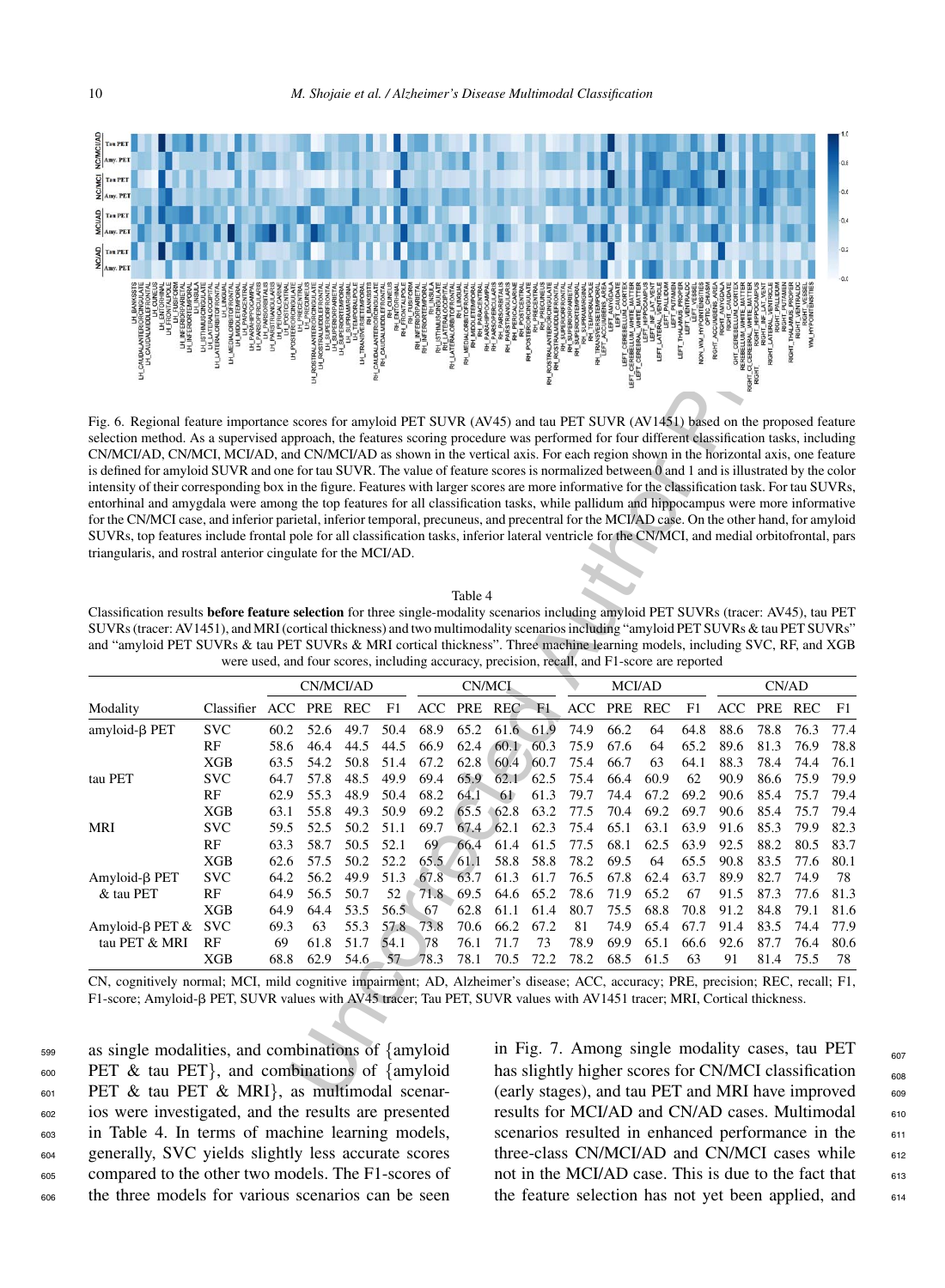

Fig. 7. Classification F1-score before feature selection for the three machine learning models, SVC, RF, and XGB, for different classification scenarios including CN/MCI/AD, CN/MCI, MCI/AD, and CN/AD; (a) Single modality; tau PET, (b) Multimodality; tau and amyloid PET, (c) Multimodality; tau and amyloid PET and MRI.

|--|

Classification results **after feature selection** for three single-modality scenarios including amyloid PET SUVRs (tracer: AV45), tau PET SUVRs (tracer: AV1451), and MRI (cortical thickness) and two multimodality scenarios including "amyloid PET SUVRs & tau PET SUVRs" and "amyloid PET SUVRs & tau PET SUVRs & MRI cortical thickness". Three machine learning models, including SVC, RF, and XGB were used, and four scores, including accuracy, precision, recall, and F1-score are reported

| 45<br>40                                                                                                                                                                                                                                                          |                                                                                              |              |               |              | 45<br>40     |            |               |                                                     |              | 45<br>40   |              |               |              |               |              |                                                                  |            |
|-------------------------------------------------------------------------------------------------------------------------------------------------------------------------------------------------------------------------------------------------------------------|----------------------------------------------------------------------------------------------|--------------|---------------|--------------|--------------|------------|---------------|-----------------------------------------------------|--------------|------------|--------------|---------------|--------------|---------------|--------------|------------------------------------------------------------------|------------|
|                                                                                                                                                                                                                                                                   | CN/MCI/AD CN/MCI                                                                             |              | <b>MCI/AD</b> | CN/AD        |              | CN/MCI/AD  | <b>CN/MCI</b> | <b>MCI/AD</b>                                       | CN/AD        |            | CN/MCI/AD    | <b>CN/MCI</b> |              | <b>MCI/AD</b> | CN/AD        |                                                                  |            |
|                                                                                                                                                                                                                                                                   |                                                                                              | (a)          |               |              |              |            | (b)           |                                                     |              |            |              |               | (c)          |               |              |                                                                  |            |
| Fig. 7. Classification F1-score before feature selection for the three machine learning models, SVC, RF, and XGB, for different classification                                                                                                                    |                                                                                              |              |               |              |              |            |               |                                                     |              |            |              |               |              |               |              |                                                                  |            |
| scenarios including CN/MCI/AD, CN/MCI, MCI/AD, and CN/AD; (a) Single modality; tau PET, (b) Multimodality; tau and amyloid PET,                                                                                                                                   |                                                                                              |              |               |              |              |            |               |                                                     |              |            |              |               |              |               |              |                                                                  |            |
| (c) Multimodality; tau and amyloid PET and MRI.                                                                                                                                                                                                                   |                                                                                              |              |               |              |              |            |               |                                                     |              |            |              |               |              |               |              |                                                                  |            |
|                                                                                                                                                                                                                                                                   |                                                                                              |              |               |              |              |            |               |                                                     |              |            |              |               |              |               |              |                                                                  |            |
|                                                                                                                                                                                                                                                                   |                                                                                              |              |               |              |              |            | Table 5       |                                                     |              |            |              |               |              |               |              |                                                                  |            |
| Classification results after feature selection for three single-modality scenarios including amyloid PET SUVRs (tracer: AV45), tau PET                                                                                                                            |                                                                                              |              |               |              |              |            |               |                                                     |              |            |              |               |              |               |              |                                                                  |            |
| SUVRs (tracer: AV1451), and MRI (cortical thickness) and two multimodality scenarios including "amyloid PET SUVRs & tau PET SUVRs"<br>and "amyloid PET SUVRs & tau PET SUVRs & MRI cortical thickness". Three machine learning models, including SVC, RF, and XGB |                                                                                              |              |               |              |              |            |               |                                                     |              |            |              |               |              |               |              |                                                                  |            |
|                                                                                                                                                                                                                                                                   | were used, and four scores, including accuracy, precision, recall, and F1-score are reported |              |               |              |              |            |               |                                                     |              |            |              |               |              |               |              |                                                                  |            |
|                                                                                                                                                                                                                                                                   |                                                                                              |              |               | CN/MCI/AD    |              |            |               | CN/MCI                                              |              |            |              | <b>MCI/AD</b> |              |               |              | CN/AD                                                            |            |
| Modality                                                                                                                                                                                                                                                          | Classifier                                                                                   | ACC          | PRE REC       |              | F1           | ACC        |               | PRE REC                                             | F1           | ACC        | <b>PRE</b>   | REC           | F1           | ACC           |              | PRE REC                                                          | F1         |
| amyloid-β PET                                                                                                                                                                                                                                                     | <b>SVC</b>                                                                                   | 62.4         | 57.9          | 52.1         | 53.9         | 69.7       | 66.2          | 62.8                                                | 63.3         | 78.1       | 71           | 68.2          | 69.3         | 90.9          | 84.6         | 78.5                                                             | 81.1       |
|                                                                                                                                                                                                                                                                   | RF                                                                                           | 61.3         | 52.4          | 49.6         | 50.1         | 68.7       | 64.8          | 61.4                                                | 61.7         | 78.1       | 71.4         | 65.5          | 67.1         | 89.6          | 81.6         | 76                                                               | 78.4       |
|                                                                                                                                                                                                                                                                   | XGB                                                                                          | 61.1         | 52.5          | 50.7         | 51.2         | 65.7       | 61            | 59.4                                                | 59.7         | 75.9       | 67.7         | 64.7          | 65.7         | 89            | 80.5         | 73.9                                                             | 76.6       |
| tau PET                                                                                                                                                                                                                                                           | <b>SVC</b>                                                                                   | 65.3         | 55.9          | 53           | 53.9         | 71.9       | 69.6          | 64.7                                                | 65.4         | 77.5       | 70.2         | 66.5          | 67.8         | 89            | 80.9         | 73.1                                                             | 76.1       |
|                                                                                                                                                                                                                                                                   | RF                                                                                           | 64.9         | 57.9          | 50.4         | 52.1         | 68.7       | 64.8          | 61.9                                                | 62.3         | 79.1       | 72.9         | 68.2          | 69.8         | 92.2          | 89.2         | 79.2                                                             | 83.1       |
|                                                                                                                                                                                                                                                                   | XGB                                                                                          | 64.2         | 57            | 52           | 53.2         | 68.4       | 64.5          | 62.2                                                | 62.6         | $75.9 -$   | 68.1         | 66.8          | 67.3         | 89.9          | 83.1         | 75.4                                                             | 78.4       |
| MRI                                                                                                                                                                                                                                                               | <b>SVC</b>                                                                                   | 59.5         | 52.5          | 50.2         | 51.1         | 68.2       | 64.8          | 62.8                                                | 63.2         | 76.4       | 66.8         | 64.8          | 65.6         | 92.1          | 86.3         | 80.8                                                             | 83.2       |
|                                                                                                                                                                                                                                                                   | RF                                                                                           | 63.3         | 56.8          | 49           | 50.5         | 69.2       | 66.4          | 62.2                                                | 62.4         | 80.3       | 73.3         | 67.4          | 69.3         | 92.7          | 87.6         | 82.4                                                             | 84.7       |
|                                                                                                                                                                                                                                                                   | XGB                                                                                          | 62           | 56.8          | 49.2         | 51           | 68.7       | 65.4          | 62.8                                                | 63.2         | 79.2       | 71.2         | 67.7          | 69           | 91            | 84.6         | 77.1                                                             | 80.2       |
| Amyloid-β PET<br>& tau PET                                                                                                                                                                                                                                        | <b>SVC</b>                                                                                   | 67.1         | 61.7          | 54.8         | 56.5         | 73.8       | 73.8          |                                                     | 65.6 66.4    | 77         | 68.8         | 64.9          | 66.1         | 92.5          | 89.4         | 79.9                                                             | 83.6       |
|                                                                                                                                                                                                                                                                   | RF<br>XGB                                                                                    | 64.9<br>64.2 | 59.1<br>56.4  | 51.6<br>51.5 | 53.6<br>52.7 | 72.3<br>70 | 70.2<br>66.7  | 65.1<br>63.7                                        | 65.9<br>64.3 | 77<br>75.9 | 68.8<br>67.1 | 63.4<br>64.1  | 64.8<br>65.1 | 91.2<br>90.6  | 87.7<br>84.4 | 75.6<br>76.1                                                     | 80<br>79.4 |
| Amyloid-β PET $&$                                                                                                                                                                                                                                                 | <b>SVC</b>                                                                                   | 71.5         | 66.5          | 58.5         | 61.2         | 75.9       | 73.6          | 68.7                                                | 70.0         | 82.4       | 76.6         | 69.5          | 71.8         | 93.3          | 88.9         | 79.4                                                             | 83.2       |
| tau PET & MRI                                                                                                                                                                                                                                                     | RF                                                                                           | 70.7         | 64.3          | 51.2         | 53.6         | 77.7       | 76.6          |                                                     | 70.3 71.8    | 81.7       | 76.9         | 65.9          | 68.4         | 90.6          | 80.5         | 74                                                               | 76.7       |
|                                                                                                                                                                                                                                                                   | XGB                                                                                          | 69.9         | 62.9          | 55           | 57.3         | 75.6       | 73.1          | 68.5                                                | 69.7         | 80.3       | 73           | 65            | 67           | 91.8          | 86.4         | 73.3                                                             | 77.9       |
| CN, cognitively normal; MCI, mild cognitive impairment; AD, Alzheimer's disease; ACC, accuracy; PRE, precision; REC, recall; F1,                                                                                                                                  |                                                                                              |              |               |              |              |            |               |                                                     |              |            |              |               |              |               |              |                                                                  |            |
| F1-score; Amyloid-β PET, SUVR values with AV45 tracer; Tau PET, SUVR values with AV1451 tracer; MRI, cortical thickness.                                                                                                                                          |                                                                                              |              |               |              |              |            |               |                                                     |              |            |              |               |              |               |              |                                                                  |            |
|                                                                                                                                                                                                                                                                   |                                                                                              |              |               |              |              |            |               |                                                     |              |            |              |               |              |               |              |                                                                  |            |
| thus, in multimodal cases, the feature space is of                                                                                                                                                                                                                |                                                                                              |              |               |              |              |            |               |                                                     |              |            |              |               |              |               |              | the individual modality and multimodality results.               |            |
| high dimensionality, and the model could not han-                                                                                                                                                                                                                 |                                                                                              |              |               |              |              |            |               |                                                     |              |            |              |               |              |               |              | In the single modality classification, tau PET has               |            |
| dle it effectively. This issue is reinvestigated in the                                                                                                                                                                                                           |                                                                                              |              |               |              |              |            |               |                                                     |              |            |              |               |              |               |              | higher scores, specifically in the CN versus MCI                 |            |
| next section, where the feature selection is applied                                                                                                                                                                                                              |                                                                                              |              |               |              |              |            |               |                                                     |              |            |              |               |              |               |              | case. This proves the effectiveness of tau PET com-              |            |
| before fitting the models.                                                                                                                                                                                                                                        |                                                                                              |              |               |              |              |            |               |                                                     |              |            |              |               |              |               |              | pared to amyloid PET and MRI in mild cognitive                   |            |
| The classification scores with feature selection are                                                                                                                                                                                                              |                                                                                              |              |               |              |              |            |               |                                                     |              |            |              |               |              |               |              | impairment diagnosis, which conforms with previous               |            |
| shown in Table 5. The SVC results have improved                                                                                                                                                                                                                   |                                                                                              |              |               |              |              |            |               |                                                     |              |            |              |               |              |               |              | studies [21]. Generally, multimodal data enhances the            |            |
| in most cases, while the RF and XGB results have                                                                                                                                                                                                                  |                                                                                              |              |               |              |              |            |               |                                                     |              |            |              |               |              |               |              |                                                                  |            |
|                                                                                                                                                                                                                                                                   |                                                                                              |              |               |              |              |            |               |                                                     |              |            |              |               |              |               |              | scores, which is more notable when feature selection             |            |
| not changed significantly since these two algorithms                                                                                                                                                                                                              |                                                                                              |              |               |              |              |            |               |                                                     | is applied.  |            |              |               |              |               |              |                                                                  |            |
| have an embedded feature selection process and are                                                                                                                                                                                                                |                                                                                              |              |               |              |              |            |               |                                                     |              |            |              |               |              |               |              | To investigate the effect of age, gender, $APOE \varepsilon 4$ , |            |
| not affected substantially by external feature selec-                                                                                                                                                                                                             |                                                                                              |              |               |              |              |            |               | and education on the classification performance, we |              |            |              |               |              |               |              |                                                                  |            |

 thus, in multimodal cases, the feature space is of high dimensionality, and the model could not han-<sup>617</sup> dle it effectively. This issue is reinvestigated in the next section, where the feature selection is applied before fitting the models.

 The classification scores with feature selection are shown in Table 5. The SVC results have improved in most cases, while the RF and XGB results have not changed significantly since these two algorithms have an embedded feature selection process and are not affected substantially by external feature selec- tion. Figure 8 shows the feature selection effect on SVC and XGB F1-scores for three scenarios. In most cases, SVC with feature selection yields the highest scores, which proves the effectiveness of the proposed feature selection approach. Next, Fig. 9 compares

the individual modality and multimodality results.  $631$ In the single modality classification, tau PET has  $632$ higher scores, specifically in the CN versus MCI  $_{633}$ case. This proves the effectiveness of tau PET com- <sup>634</sup> pared to amyloid PET and MRI in mild cognitive 635  $impairment \, diagnosis, which \, conforms \, with \, previous \,$ studies [21]. Generally, multimodal data enhances the  $637$ scores, which is more notable when feature selection 638  $\frac{1}{2}$  is applied.

To investigate the effect of age, gender,  $APOE \varepsilon 4$ , 640 and education on the classification performance, we  $\frac{641}{641}$ added them to the model variables and repeated the 642 experiments using the best-performing model and 643 top regional features. Figure 10 presents the classi- <sup>644</sup> fication scores with and without the covariates age, 645 gender, *APOE4*, and education. In most cases, the 646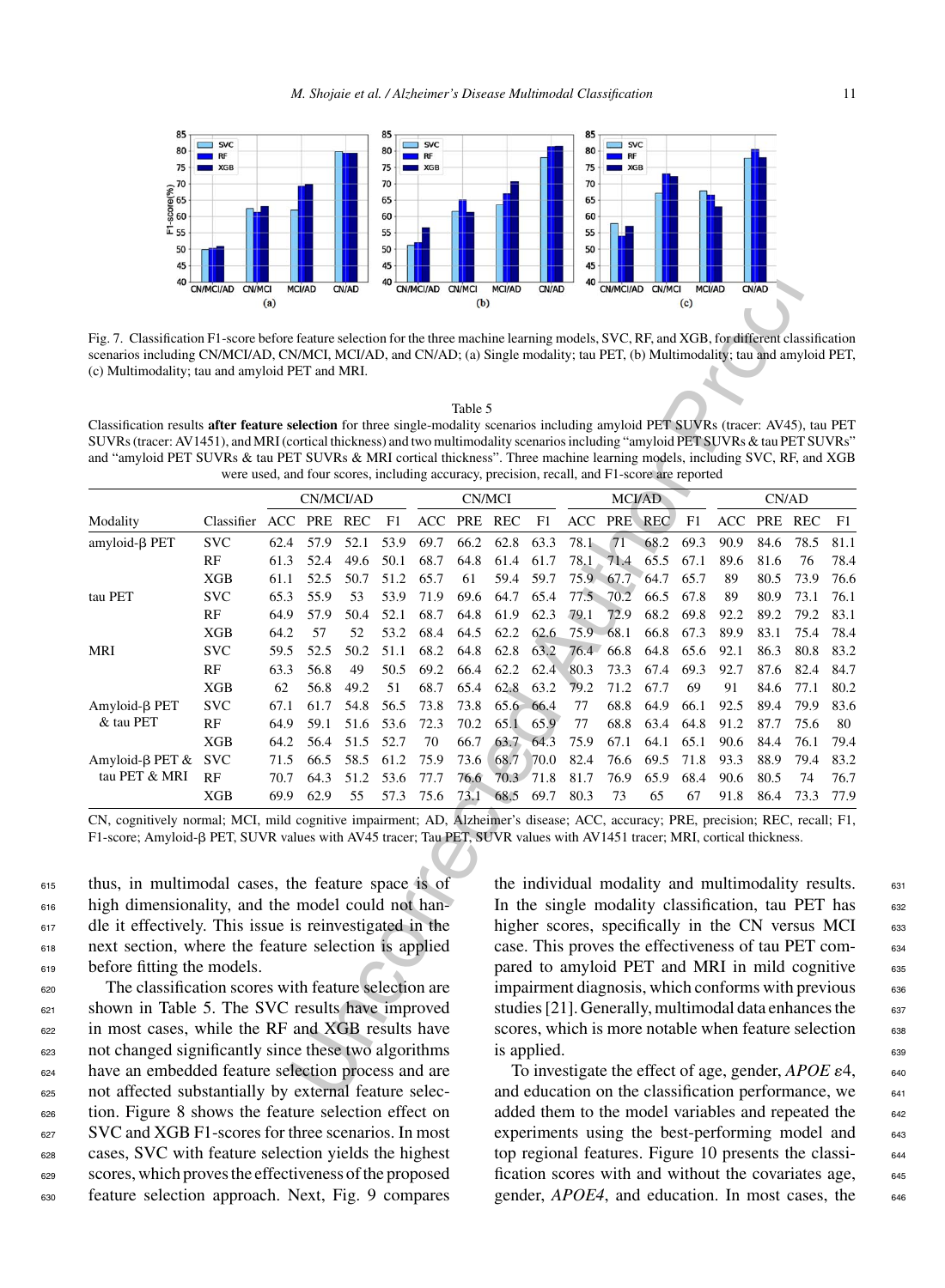

Fig. 8. Classification F1-score before and after feature selection (FS) using two machine learning models, SVC and XGB, for different classification scenarios including CN/MCI/AD, CN/MCI, MCI/AD, and CN/AD; (a) Single modality; amyloid PET, (b) Multimodality; tau and amyloid PET, (c) Multimodality; tau and amyloid PET and MRI.



Fig. 9. Classification scores for single-modal and multimodal scenarios after feature selection; (a) Accuracy, (b) Precision, (c) Recall, (d) F1-score.



Fig. 10. Classification scores with and without the covariates age, gender, APOE4, and education using the SVC model and top selected features, for classification tasks (a) CN/MCI/AD, (b) CN/MCI, (c) MCI/AD, (d) CN/AD.

 classification scores increased. The binary classifi- cation cases, MCI/AD and CN/AD, experienced the highest performance improvement which can be due to the higher interclass variance of covariates such as age for these classes. On the other hand, the scores for the three-class classification case, CN/MCI/AD, remained almost unchanged, which can be due to the lower interclass variance of age between the CN and MCI classes and also the more complex nature of the multiclass classification task.

## *Biomarker profile grouping* 656

The merit of using the National Institute on  $657$ Aging-Alzheimer's Association  $AT(N)$  framework 658 was examined to address the challenge in ascertaining 659 discrepancies between cognitive stage (determined 660 clinically) and biological AD (determined by the  $661$ classification model using biomarkers). Biomarker 662 profiles were thus defined based on amyloid/tau/ 663 neurodegeneration  $(A/T/N)$  positivity and negativity,  $664$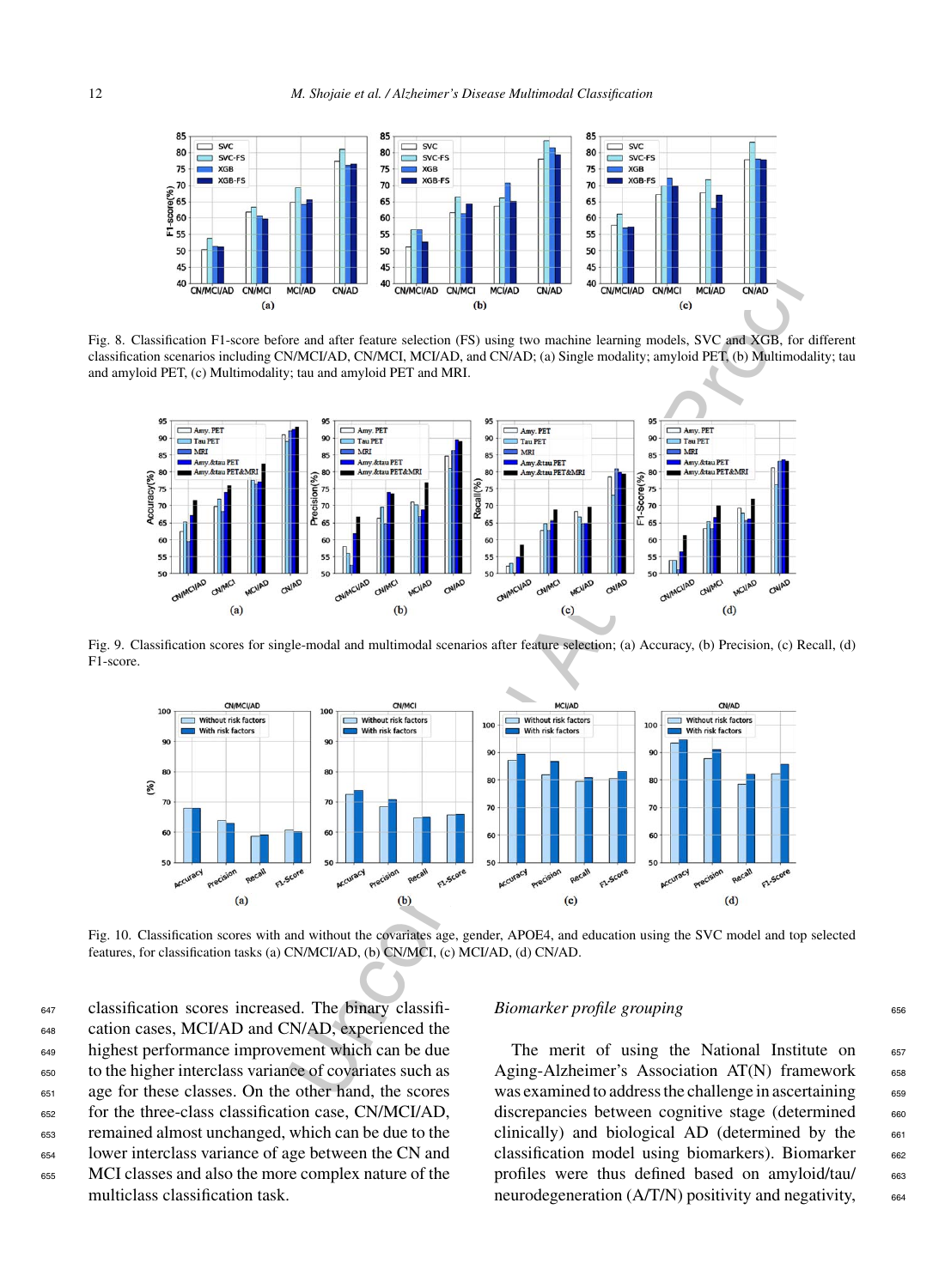Grouping the study participants into AT(N) biomarkers categories and their corresponding clinically diagnosed cognitive stage (CN, MCI, and AD). The AT(N) groups are defined using two different cut-points for each biomarker. Confident cut-points {1.11, 1.32, 2.57} and conservative cut-points {1.11, 1.19, 2.69} were used for amyloid SUVRs, tau SUVRs, and MRI cortical thickness, respectively. The distribution of subjects shows that in each biomarker profile specifically for the preclinical AD group (A+T+N– and A+T+N+), subjects can belong to any of the three cognitive stages, which is due to the heterogeneity of the disease. This results in a more challenging classification of the cognitive stage. For the confident cut-points, more subjects are categorized in the A–T–N– and A+T–N– groups, while for the conservative cut-points, groups with more positive biomarkers include a larger number of subjects. This is expected as the confident cut-point case has a larger threshold for tau SUVR and a smaller threshold for cortical thickness compared to the conservative cut-point case

|                      |                |                         |    |                            | Clinically diagnosed cognitive stage |    |  |  |  |
|----------------------|----------------|-------------------------|----|----------------------------|--------------------------------------|----|--|--|--|
|                      |                | Confident<br>cut-points |    | Conservative<br>cut-points |                                      |    |  |  |  |
|                      | <b>CN</b>      | MCI                     | AD | <b>CN</b>                  | MCI                                  | AD |  |  |  |
| $A-T-N-$             | 82             | 38                      | 2  | 56                         | 23                                   |    |  |  |  |
| $A+T-N-$             | 41             | 15                      | 5  | 23                         | 9                                    | 2  |  |  |  |
| $A+T+N-$<br>$A+T+N+$ | 9              | 14                      | 12 | 22                         | 21                                   | 16 |  |  |  |
| $A+T-N+$             | $\mathfrak{D}$ | 3                       | 2  | 7                          | $\mathfrak{D}$                       |    |  |  |  |
| $A-T+N-$             | 4              | 9                       | 0  | 30                         | 24                                   |    |  |  |  |
| $A-T-N+$             |                |                         |    |                            |                                      |    |  |  |  |
| $A-T+N+$             |                |                         |    |                            |                                      |    |  |  |  |

CN, Cognitively normal; MCI, Mild cognitive impairment; AD, Alzheimer's disease; A, Aggregated amyloid- $\beta$ ; T, Aggregated tau; N, Neurodegeneration.

 as summarized in Table 2. The study participants were categorized according to their biomarker signa- ture and cognitive stage. The total number of subjects falling under each category is reported in Table 6. The numbers are reported for two sets of cut-points: {1.11, 1.32, 2.57} and  $\{1.11, 1.19, 2.69\}$  for  $\{\text{amyloid}$ <sup>671</sup> SUVRs, tau SUVRs, and MRI cortical thickness }, respectively. The former set has a larger cut-point for tau and a smaller cut-point for MRI (confident scenario, resulting in less positive cases) compared to the second set (conservative scenario, with more positive cases). Based on this table, the inconsis-<sup>677</sup> tencies between the neuropathologic biomarkers and clinical diagnosis can be investigated specifically in challenging categories such as normal AD biomark- ers with a dementia diagnosis and preclinical AD with cognitively unimpaired diagnosis. In the studied cohort, the "normal AD biomarker (A–T–N–) with an AD diagnosis" group includes 2 and 1 individuals based on the confident and conservative cut-points, respectively. Although this inconsistency between the biomarkers and clinical diagnosis might be partially caused by inaccurate binary biomarker grouping, it

#### Table 7

Grouping the study participants into AT(N) biomarkers categories and their corresponding clinical and predicted cognitive stage (CN, MCI, and AD). The AT(N) groups are defined using confident cutpoints {1.11, 1.32, 2.57} for amyloid SUVRs, tau SUVRs, and MRI cortical thickness, respectively. For the normal biomarker profile (A–T–N–), more subjects were predicted as the CN class (compared to the clinical diagnosis) due to the dominance of CN subjects in this specific AT(N) group. The Alzheimer's pathological change group (A+T–N–) experienced a similar but less severe situation than the previous group. In the preclinical AD group (A+T+N– and A+T+N+), all three cognitive classes include a significant portion of subjects for both clinical and predicted cases

|          |           | Clinical<br>cognitive<br>stage |    |           | Predicted<br>cognitive<br>stage |                |
|----------|-----------|--------------------------------|----|-----------|---------------------------------|----------------|
|          | <b>CN</b> | MCI                            | AD | <b>CN</b> | MCI                             | AD             |
| $A-T-N-$ | 137       | 52                             | 4  | 160       | 33                              | $\overline{0}$ |
| $A+T-N-$ | 66        | 20                             | 8  | 71        | 17                              | 6              |
| $A+T+N-$ | 13        | 24                             | 18 | 15        | 25                              | 15             |
| $A+T+N+$ |           |                                |    |           |                                 |                |
| $A+T-N+$ | 2         |                                | 3  | 3         | $\overline{c}$                  | 4              |
| $A-T+N-$ | 5         | 9                              | 0  | 6         | 8                               |                |
| $A-T-N+$ |           |                                |    |           |                                 |                |
| $A-T+N+$ |           |                                |    |           |                                 |                |

CN, Cognitively normal; MCI, Mild cognitive impairment; AD, Alzheimer's disease; A, Aggregated amyloid- $\beta$ ; T, Aggregated tau; N, Neurodegeneration.

can potentially be one of the contributors to misclassification. Another controversial case is related 689 to individuals with "preclinical Alzheimer's disease 690 biomarkers"  $(A+T+N-$  and  $A+T+N+$ ). As seen in 691 Table 6, this group has a considerable number of  $692$ subjects in all three cognitive stages making the classification task even more challenging.

al AD groups (At-T+N- and A+FT+s)<br>
and AD groups (At-T-N-s) assigned Author (ATC) are all and provide the distance continues ages, This results in a severe similation than the prescription that the distance of the matter To further investigate this scenario, we recon- <sup>695</sup> structed the  $AT(N)$  biomarker-cognition table for the 696 predicted cognitive stage aside from the clinically 697 diagnosed cognitive stage. Table 7 represents the 698 results for the clinical and predicted diagnosis side 699 by side. It should be noted that here we used a different case study than Table 6. As can be seen from the  $\frac{701}{701}$ results, for the normal biomarker group  $(A-T-N-)$ ,  $\qquad \qquad$ all dementia subjects and some of the MCI subjects  $\frac{703}{200}$ were misclassified as the CN group (false negative).  $\frac{704}{704}$ A less severe outcome is seen for the AD pathological change group  $(A+T-N-)$ , where some AD  $\frac{706}{706}$ and MCI subjects were misclassified as CN. As for  $\frac{707}{707}$ the challenging preclinical AD group  $(A+T+N-$  and  $708$  $A+T+N+$ ), a clear conclusion cannot be drawn solely  $\qquad \qquad$  709 from Table 7. Thus, a classification confusion matrix  $\frac{710}{210}$ was constructed for the specific case of preclinical  $\frac{711}{711}$ AD, as shown in Table 8. From this table, it is clear  $\frac{712}{712}$ that many CN subjects were misclassified as MCI,  $\frac{713}{24}$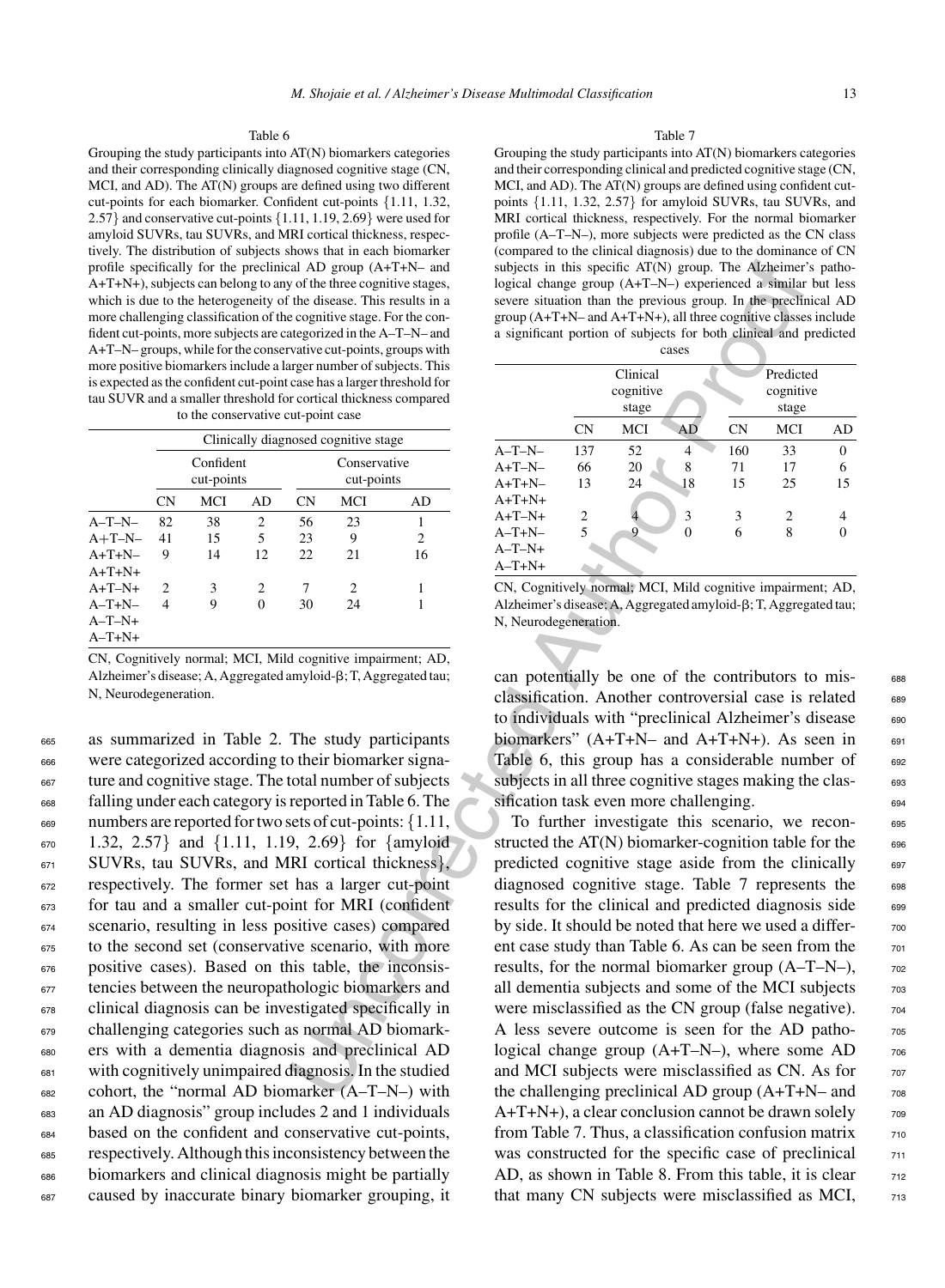Classification confusion matrix for the AT(N) preclinical AD group (biomarker profiles A+T+N– and A+T+N+). For the CN class (true label), a significant portion of subjects (6 out of 13) was classified (predicted label) as MCI and AD, which can be related to those preclinical AD individuals that have not yet advanced to AD. On the other hand, a considerable number of AD subjects (true label) were classified (predicted label) as MCI and CN, which could belong to those AD subtypes with a different pattern and less severe biomarker levels. Overall, the classification scores for this preclinical AD category are: accuracy = 56.4%, precision = 57.3%, recall =  $56.4\%$ , f1-score =  $55.5\%$ 

| True/Pred  | CΝ | MCI | AD |
|------------|----|-----|----|
| <b>CN</b>  |    |     |    |
| <b>MCI</b> |    | 14  |    |
| AD         |    |     | 10 |

<sup>714</sup> and a large number of AD subjects were misclassified <sup>715</sup> as MCI.

## <sup>716</sup> **DISCUSSION**

 The objective of this research was to determine the cognitive stage using neuroimaging biomarkers and analyze the dependencies between biomarker pro- files and the cognitive stage. For the model variables, including amyloid and tau PET SUVR values and cortical thickness, a trade-off was made between vari- ables relevance and redundancy using an information theory-based metric. The advantage of the proposed approach is to incorporate the effect of features com- plementarity and redundancy to maximize the total amount of information in the feature set. It is impor- tant to note that the redundancy part should not be overweighted since highly relevant features can also be partially redundant. This situation is seen in Fig. 5 for larger values of the coefficient  $\alpha$ , where feature relevance is sacrificed for even a minor redundancy. By incorporating a moderate redundancy coefficient into the equations, for tau SUVRs, entorhinal and amygdala were among the top regions for all stages of AD, with amygdala being most informative for the CN/MCI case. Abnormal tau deposition in these regions is known as a biomarker for preclinical AD by previous studies [18, 20, 44]. It is reported in the liter- ature that amygdala shows early atrophy independent of amyloid deposition, and it might be related to neu- rofibrillary tangles instead [45, 46]. Other prominent regions include pallidum and hippocampus based on tau PET for CN/MCI case, and inferior parietal, inferior temporal, precuneus, and precentral for the MCI/AD case. It is stated in [47–49] that tau bur- den in these specific ROIs is correlated with cognitive decline. On the other hand, for amyloid PET SUVRs,

frontal pole for all stages, and inferior lateral ventricle for the CN/MCI case, and medial orbitofrontal,  $\frac{750}{750}$ pars triangularis, and rostral anterior cingulate for  $\frac{751}{751}$ the MCI/AD case are among the more prominent  $752$ variables. These findings are consistent with previous  $\frac{753}{753}$ studies [50–52].

is the different part and less by moroprosiding the effect of redundancy and less elassification scores for this<br>  $v_1 = 5.6.4\%$ , receision = 57.3%. Instance, the score of formal pole army<br>  $v_2 = 6.4\%$ , receision = 57.3% By incorporating the effect of redundancy and synergy, some features experienced a score change. For  $\frac{756}{756}$ instance, the score of frontal pole amyloid SUVR 757 (but not tau SUVR) for the early stage increased 758 significantly, so that this region is considered a complementary variable for the classification task. This  $760$ is in agreement with the literature  $[45, 53]$ , where  $761$ it is reported that the frontal pole shows early amy-<br>  $762$ loid deposition while atrophy and tau deposition are  $\frac{763}{60}$ later events. Some amyloid and tau SUVR values  $_{764}$ that experienced a boost in their score include the 765 hippocampus, inferior lateral ventricle, and lateral 766 ventricle, which are known to be critical for AD diagnosis in previous studies. On the other hand, a score  $\frac{768}{660}$ drop was seen in some of the tau SUVRs, including  $\frac{768}{768}$ fusiform, inferior parietal, inferior temporal, isthmus  $\frac{770}{770}$ cingulate, orbitofrontal, middle temporal, precuneus,  $\frac{771}{771}$ and bankssts. A lower score does not necessarily disqualify a feature. Instead, the model tries to replace  $\frac{773}{275}$ the most redundant features with a possibly less  $774$ relevant but complementary one so that additional  $\frac{775}{775}$ information is added to the analysis.  $776$ 

In the classification part, tau PET modality produced more accurate results than amyloid PET and  $\frac{778}{778}$ MRI modalities, specifically in CN/MCI classification (early stage). On the other hand, multimodal  $\frac{780}{780}$ scenarios have achieved the highest F1-scores in most  $\frac{781}{781}$ cases, especially in the early stages of the disease. 782 Feature selection was most effective in the SVC case,  $\frac{783}{283}$ making SVC achieve higher scores compared to RF 784 and XGB in many cases. This was expected as  $RF$   $785$ and XGB have internal feature selection, with less 786 room for improvement. In retrospect, these findings  $\frac{787}{787}$ suggest that the classification of high-dimensional 788 multimodal datasets would be most accurate when  $\frac{788}{789}$ feature selection is carried out most effectively, with  $\frac{790}{200}$ the relevance of each feature quantified through a 791 ranking score metric as proposed in this study. When  $\frac{792}{2}$ such measures are taken, reducing the dimensionality of the feature space can be accomplished while <sup>794</sup> still maintaining high accuracy in the classification 795 results. More specifically, Fig. 9d shows that the F1- <sup>796</sup> score of the multimodal case with feature selection is  $\frac{797}{797}$ up to  $5\%$  higher than other scenarios.  $798$ 

One of the major challenges in the AD diag-<br>  $799$ nosis is the heterogeneity of the disease related some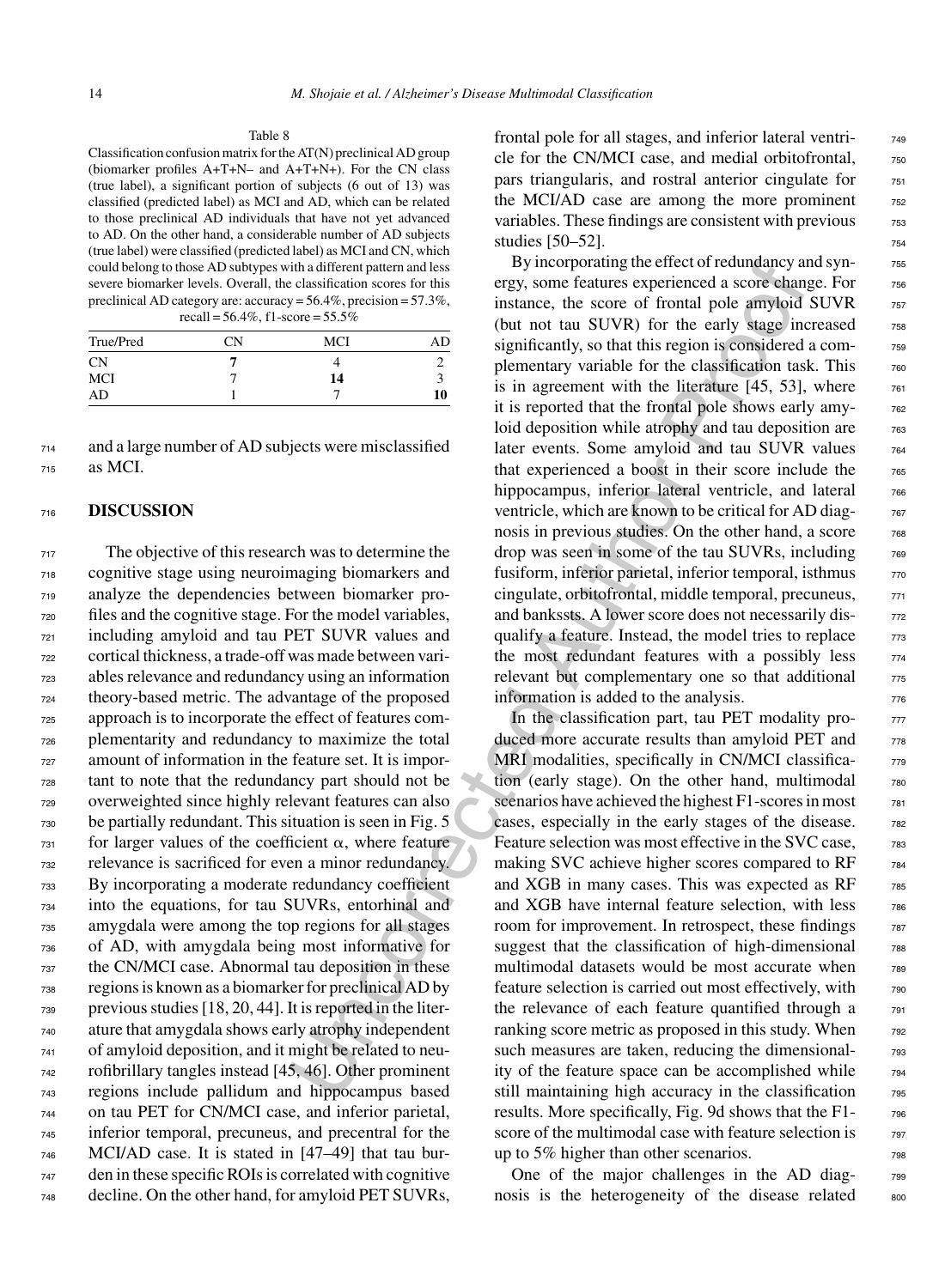<sup>801</sup> to the AD subtypes (hippocampal-sparing, limbic-<sup>802</sup> predominant, typical AD). It is shown that the AD <sup>803</sup> risk factors and protective factors have a meaning-<sup>804</sup> ful variance among the AD subtypes [54]. As seen in <sup>805</sup> the Result section, the inclusion of these covariates <sup>806</sup> into the model variables could improve the classi-<sup>807</sup> fication scores. This can be explained through the <sup>808</sup> characteristics of different subtypes and the variation 809 of risk factors among them. Typical AD subtype cases 810 experience more severe pathology compared to other 811 subtypes, while limbic-predominant cases have more 812 typical biomarkers than hippocampal-sparing sub-813 jects. Since typical AD is more prevalent than other <sup>814</sup> subtypes, if the classification model only relies on 815 biomarkers, it might be biased toward this group and <sup>816</sup> yields false-negative results for other AD subtypes as 817 they have less severe biomarkers and are less preva-818 lent. Therefore, these other categories of subjects 819 with minimal atrophy and non-typical biomarkers <sup>820</sup> might be misclassified as CN and MCI classes. At 821 this stage, the risk and protective factors can com-822 plement the biomarkers and help to correctly classify 823 these subtypes as the AD group and thus alleviate the 824 heterogeneity issue. Concerning the risk factors, sub-825 jects with typical and limbic-predominant AD tend 826 to be older than those with hippocampal-sparing AD. 827 On the other hand, the hippocampal-sparing category 828 includes fewer *APOE4* carriers and highly educated 829 individuals compared to other groups. In terms of <sup>830</sup> gender, females are more frequent in the limbic-831 predominant group.

<sup>832</sup> As described in this study, another challenge in the <sup>833</sup> classification problems is biomarker insufficiency. <sup>834</sup> This may result in a disconnection between biomark-<sup>835</sup> ers and clinical diagnosis to some extent. Studies <sup>836</sup> revealed that almost 30% of clinically unimpaired 837 elderly participants have AD in postmortem exam-<sup>838</sup> inations or have abnormal amyloid deposition [24, 43]. In our study, in one of the scenarios (Table 6),  $840$  6.5%–16% (9–22 individuals) of the CN group 841 have preclinical AD with abnormal amyloid and tau 842 pathology for the two cut-point levels, as seen in 843 Table 6. It is anticipated that the classification model <sup>844</sup> classifies some of these individuals as MCI or AD 845 groups since both AD-specific biomarkers (amyloid <sup>846</sup> and tau) are abnormal in this case (false positive). 847 This was confirmed in Table 8, where almost half 848 of the CN subjects were misclassified as MCI and 849 AD. Moreover, for the same preclinical AD group, <sup>850</sup> a large number of AD subjects were misclassified. 851 This can be explained by the heterogeneity of AD, <sup>852</sup> where some AD subjects with less severe biomarkers

explanate through the were expected since the precisional boynax<br>
explanate through the wariation file includes subjects in all three cognitive<br>
bylyes and the variation file includes subjects in all three cognitive<br>
blogs are predicted by the model as non-AD and vice versa. 853 The results proved the preclinical AD subjects to be  $854$ one of the most challenging groups for the model,  $855$ with a classification accuracy of  $56\%$ , which is lower  $856\%$ than the overall accuracy of  $65\%$  for all subjects of  $85\%$ the scenario presented in Table 7. These outcomes 858 were expected since the preclinical biomarker profile includes subjects in all three cognitive stages ssc which is due to the heterogeneity of the disease  $861$ and the lack of sufficient biomarkers required for a 862 more accurate delineation of the classes. Similarly, 863 the "normal AD biomarker"  $(A-T-N-)$  and "non-Alzheimer's pathologic change"  $(A-)$  groups are also  $865$ susceptible to misclassification as they have non-AD- 866 specific biomarkers, but some are labeled as  $MCI(AD$ <sub>867</sub> prodromal stage) and  $AD$  in the ADNI dataset. It has  $868$ been shown in other studies that 10% to 30% of clinically diagnosed AD cases do not have AD at autopsy  $870$ or have normal AD biomarkers  $[24, 43]$ . In the ADNI  $871$ cohort used in our study,  $10-20\%$  of subjects were  $872$ detected with the described condition. In the classification process, the normal biomarkers are likely  $874$ to predict a cognitively normal stage rather than  $AD$  875 (false negative). These results can be explained by the  $876$ fact that the clinical diagnosis and cognitive labeling  $877$ practices are generally based on symptoms and are 878 independent of the biomarkers. The outcomes reveal  $879$ the insufficiency of the available biomarkers in making an accurate prediction of the clinically defined 881 cognitive stage.

Since the biomarkers might not be accessible in 883 many situations, clinical diagnosis is made solely 884 based on symptoms as ascertained through cognitive 885 tests. The  $AT(N)$  biomarker framework establishes  $886$ a biomarker-based definition of AD and emphasizes 887 the independence of the biological and clinical def-<br>see initions of AD, yet it tries to clarify the interaction  $889$ between the two. This can be valuable for in-depth s<sub>90</sub> research purposes as well as personalized medicine. 891 The  $AT(N)$  framework shows that the cognitive stage  $892$ cannot be entirely determined through the  $AT(N)$  893 biomarkers since any particular biomarker profile 894 can belong to any cognitive stage. The fact that a 895 wide range of biomarker profiles can define a specific  $\qquad$ cognitive stage is due to the heterogeneity of the disease, which can be explained by the subtypes of AD 898 (hippocampal-sparing, limbic-predominant, typical 899 AD). Different subtypes have similar amyloid loads; 900 however, tau and neurodegeneration pathology and  $_{901}$ also concomitant non-AD pathologies vary across 902 subtypes. Also, other contributing factors to differen- 903 tiate between AD subtypes include risk factors (age,  $_{904}$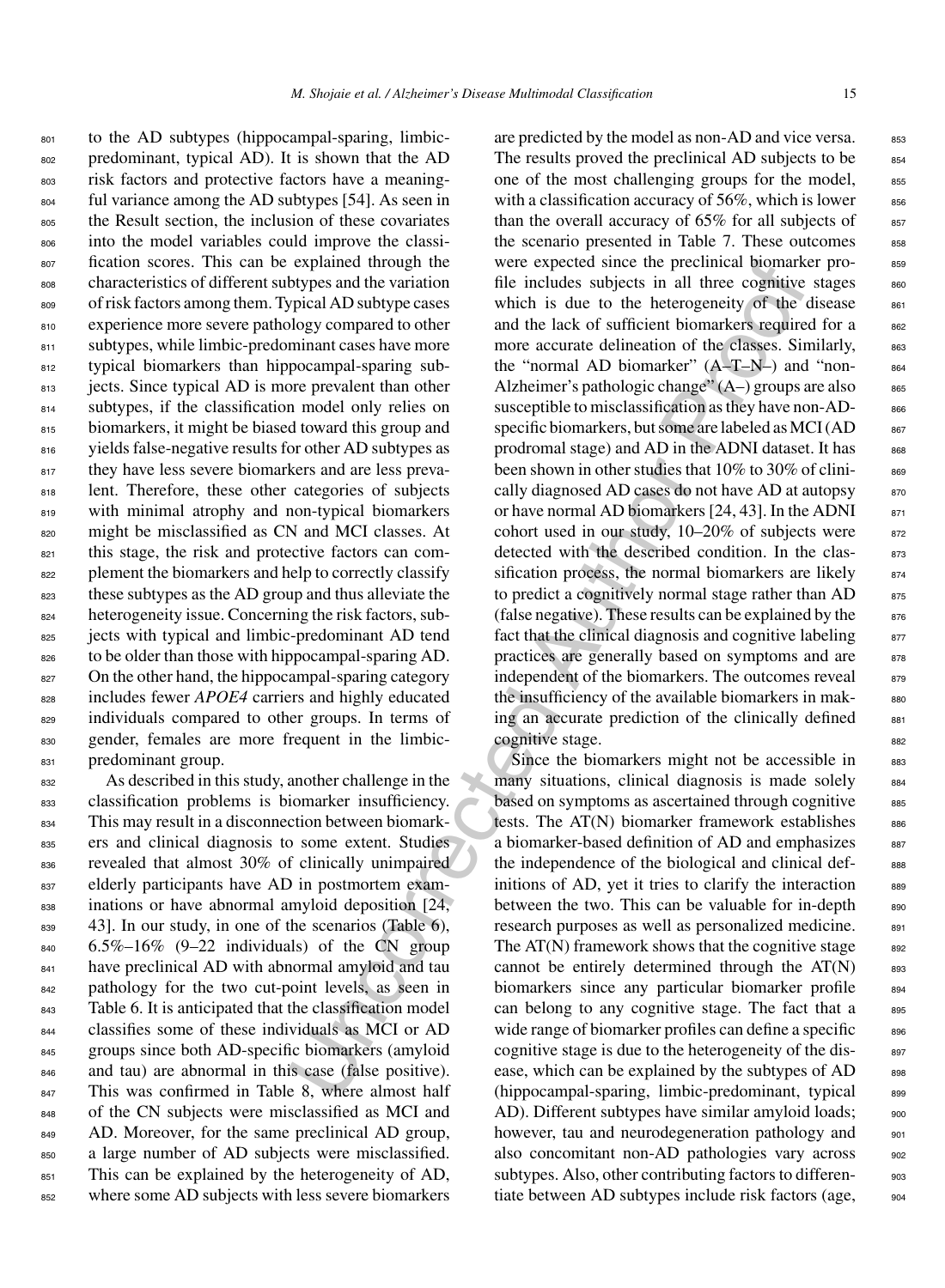gender, education, and *APOE*) and protective factors (cognitive reserve, brain resilience, and brain resis- tance). Incorporation of these factors in the context of the AT(N) system can be a step toward a more in-depth analysis of the computer-aided diagnosis of 910 AD and augmenting the research prospects for more 911 effectual personalized medicine.

me.<br>
In the pencetron of Author is the season of the particular sixtensics of rour analysis was<br>
is issue is note critical<br>
is issue is note critical<br>
is issue is note critical<br>
is issue is note critical<br>
is issue is note One of the limiting factors for our analysis was the considerable amount of missing data, specifically for the tau PET modality. This issue is more critical when we are interested in subjects with all modal- ities available, which is a requirement for having a 917 fair comparison between single modality scenarios. Also, the study could be more valuable if longitudi- nal data were available so that the effect of biomarker change through time could be considered. Longi- tudinal tau PET data is very limited in the ADNI 922 dataset since tau PET is a relatively new technology, and its longitudinal data collection and processing is still in progress. Also, the missing data issue is even more severe for the longitudinal data. More- over, in the data collection process, a time difference 927 may exist between capturing the MRI and PET scans for some participants. This time lag between modali-929 ties is inevitable in many situations in practice. While small time-lags might be neglected in some studies, 931 more significant delays can be included in the analy- sis with appropriate considerations. In our study, we have not integrated this variable in our analysis due to the lack of such information for some of the par-935 ticipants, which would result in additional missing values for the dataset. In this study, we conducted a cross-sectional study and handled the missing val- ues by mean-value imputation and by making use of models that are more robust to missing values. 940 Moreover, using the AT(N) analysis, the intra-class biomarker variance was studied so that the contri- bution of biomarker shortage on the classification performance was determined.

# <sup>944</sup> **ACKNOWLEDGMENTS**

945 This research is supported by the National Science <sup>946</sup> Foundation under grants: CNS-1920182, CNS-947 1532061, CNS-1338922, CNS-2018611, and CNS-948 1551221, and with the National Institutes of Health 949 through NIA/NIH grants 1R01AG055638-01A1, <sup>950</sup> 5R01AG061106-02, 5R01AG047649-05, and the 951 1P30AG066506-01 with the 1Florida Alzheimer's <sup>952</sup> Disease Research Center (ADRC).

<sup>953</sup> Authors' disclosures available online (https:// www.j-alz.com/manuscript-disclosures/21-0064r3).

# **REFERENCES** <sup>954</sup>

- [1] Alzheimer's Association (2019) 2019 Alzheimer's disease 955 facts and figures. *Alzheimers Dement* **15**, 321-387. <sup>956</sup>
- [2] Tabarestani S, Aghili M, Eslami M, Cabrerizo M, Barreto <sup>957</sup> A, Rishe N, Curiel R, Loewenstein D, Duara R, Adjouadi M <sup>958</sup> (2020) A distributed multitask multimodal approach for the 959 prediction of Alzheimer's disease in a longitudinal study. 960 *Neuroimage* **206**, 116317. <sup>961</sup>
- [3] Liu S, Liu S, Cai W, Che H, Pujol S, Kikinis R, Feng D, 962 Fulham M, ADNI (2015) Multimodal neuroimaging feature 963 learning for multiclass diagnosis of Alzheimer's disease. 964 *IEEE Trans Biomed Eng* **62**, 1132-1140. 965
- [4] Ewers M, Sperling R, Klunk W, Weiner M, Hampel H (2011) 966 Neuroimaging markers for the prediction and early diagno-<br>967 sis of Alzheimer's disease dementia. *Trends Neurosci* **34**, <sup>968</sup> 430-442. 969
- [5] Dubois B, Hampel H, Feldman H, Scheltens P, Aisen P, 970 Andrieu S, Bakardjian H, Benali H, Bertram L, Blennow K, 971 Broich K, Cavedo E, Crutch S, Dartigues J, Duyckaerts C, 972 Epelbaum S, Frisoni G, Gauthier S, Genthon R, Gouw A, 973 Habert M, Holtzman D, Kivipelto M, Lista S, Molinuevo J, 974 O'Bryant S, Rabinovici G, Rowe C, Salloway S, Schneider 975 L, Sperling R, Teichmann M, Carrillo M, Cummings J, Jack 976 C (2016) Preclinical Alzheimer's disease: Definition, natu- <sup>977</sup> ral history, and diagnostic criteria. *Alzheimers Dement* **12**, <sup>978</sup> 292-323. <sup>979</sup>
- [6] Loewenstein D, Curiel R, DeKosky S, Bauer R, Rosselli 980 M, Guinjoan S, Adjouadi M, Peñate A, Barker W, Goenaga 981 S, Golde T, Greig-Custo M, Hanson K, Li C, Lizarraga G, 982 Marsiske M, Duara R (2018) Utilizing semantic intrusions 983 to identify amyloid positivity in mild cognitive impairment. 984 *Neurology* 91, e976-e984. 985
- [7] Albert M, DeKosky S, Dickson D, Dubois B, Feldman 986 H, Fox N, Gamst A, Holtzman D, Jagust W, Petersen R, 987 Snyder P, Carrillo M, Thies B, Phelps C (2011) The diag-<br>988 nosis of mild cognitive impairment due to Alzheimer's 989 disease: Recommendations from the National Institute on 990 Aging-Alzheimer's Association workgroups on diagnostic 991 guidelines for Alzheimer's disease. *Alzheimers Dement* **7**, <sup>992</sup> 270-279. <sup>993</sup>
- [8] Misra C, Fan Y, Davatzikos C (2009) Baseline and longi- 994 tudinal patterns of brain atrophy in MCI patients, and their 995 use in prediction of short-term conversion to AD: Results 996 from ADNI. *Neuroimage* **44**, 1415-1422. <sup>997</sup>
- [9] Selkoe D (2019) Early network dysfunction in Alzheimer's 998 disease. *Science* **365**, 540-541. <sup>999</sup>
- [10] Ridgway G, Lehmann M, Barnes J, Rohrer J, Warren J, 1000 Crutch S, Fox N (2012) Early-onset Alzheimer disease clin- <sup>1001</sup> ical variants: Multivariate analyses of cortical thickness. 1002 *Neurology* **79**, 80-84. <sup>1003</sup>
- [11] Bergeron M, Landset S, Zhou X, Ding T, Khoshgoftaar T, <sup>1004</sup> Zhao F, Du B, Chen X, Wang X, Zhong L, Liu X, Ashford  $J_{1005}$ (2020) Utility of MemTrax and machine learning modeling 1006 in classification of mild cognitive impairment. *J Alzheimers* 1007 *Dis* **77**, 1545-1558. 1008
- [12] Ezzati A, Zammit A, Harvey D, Habeck C, Hall C, Lipton 1009 R (2019) Optimizing machine learning methods to improve 1010 predictive models of Alzheimer's disease. *J Alzheimers Dis* 1011 **71**, 1027-1036. 1012
- [13] Gill S, Mouches P, Hu S, Rajashekar D, MacMaster F, Smith 1013 E, Forkert N, Ismail  $Z(2020)$  Using machine learning to  $1014$ [predict](https://www.j-alz.com/manuscript-disclosures/21-0064r3) [dementia](https://www.j-alz.com/manuscript-disclosures/21-0064r3) [from](https://www.j-alz.com/manuscript-disclosures/21-0064r3) [neuropsychiatric](https://www.j-alz.com/manuscript-disclosures/21-0064r3) [symptom](https://www.j-alz.com/manuscript-disclosures/21-0064r3) and neu- <sup>1015</sup> roimaging data. *J Alzheimers Dis* **75**, 277-288. <sup>1016</sup>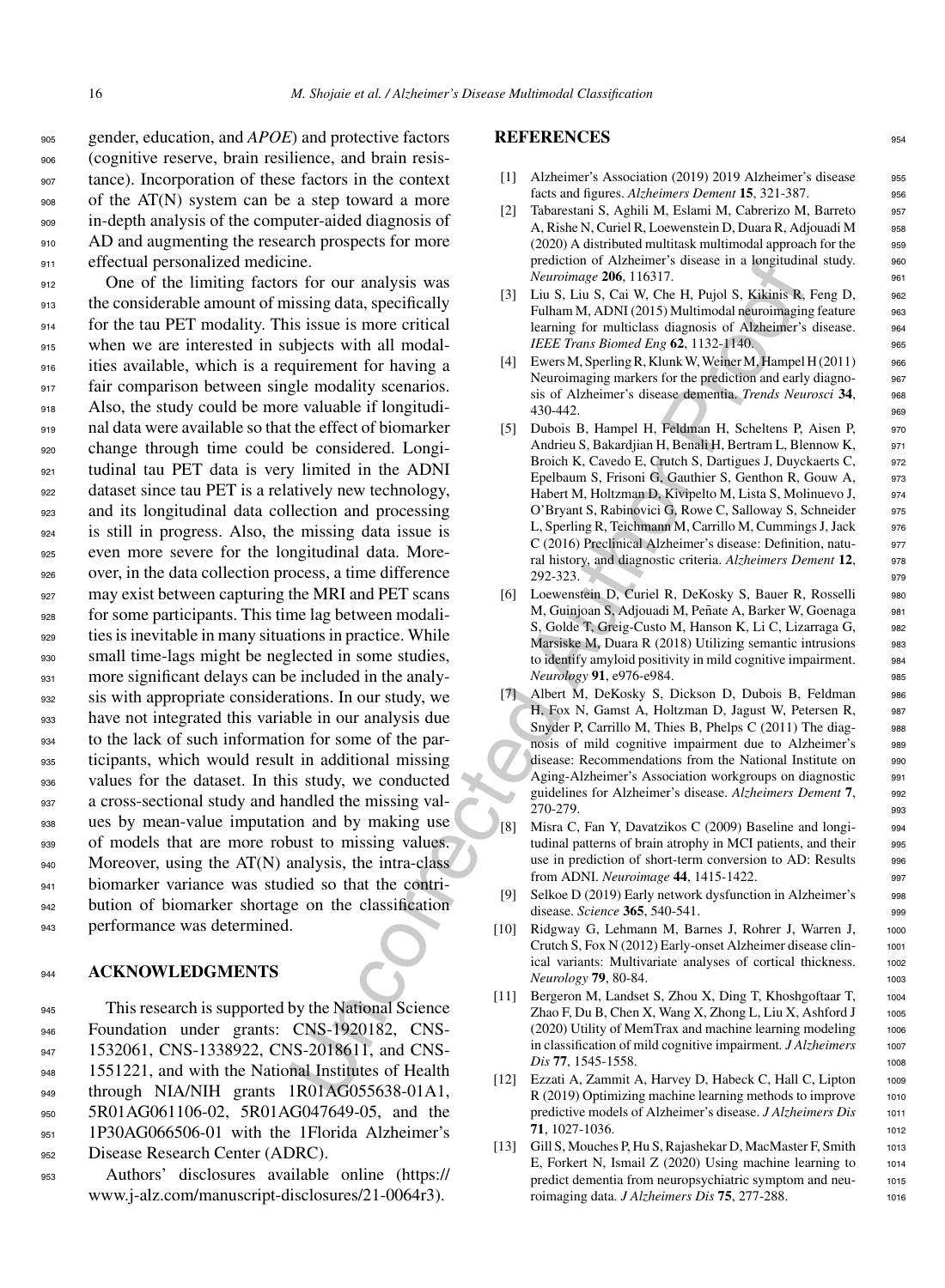- <sup>1017</sup> [14] Vecchio F, Miraglia F, Alu F, Menna M, Judica E, Cotelli ` <sup>1018</sup> M, Rossini P (2020) Classification of Alzheimer's dis-<sup>1019</sup> ease with respect to physiological aging with innovative <sup>1020</sup> EEG biomarkers in a machine learning implementation. *J* <sup>1021</sup> *Alzheimers Dis* **75**, 1253-1261.
- <sup>1022</sup> [15] Villemagne V, Fodero-Tavoletti M, Masters C, Rowe C <sup>1023</sup> (2015) Tau imaging: Early progress and future directions. <sup>1024</sup> *Lancet Neurol* **14**, 114-124.
- <sup>1025</sup> [16] Johnson K, Schultz A, Betensky R, Becker J, Sepulcre <sup>1026</sup> J, Rentz D, Mormino E, Chhatwal J, Amariglio R, Papp <sup>1027</sup> K, Marshall G, Albers M, Mauro S, Pepin L, Alverio J, <sup>1028</sup> Judge K, Philiossaint M, Shoup T, Yokell D, Dickerson B, <sup>1029</sup> Gomez-Isla T, Hyman B, Vasdev N, Sperling R (2015) Tau <sup>1030</sup> positron emission tomographic imaging in aging and early <sup>1031</sup> Alzheimer disease. *Ann Neurol* **79**, 110-119.
- 1032 [17] Ittner L, Götz J (2010) Amyloid- $\beta$  and tau a toxic pas de <sup>1033</sup> deux in Alzheimer's disease. *Nat Rev Neurosci* **12**, 67-72.
- <sup>1034</sup> [18] Leuzy A, Chiotis K, Lemoine L, Gillberg P, Almkvist O, <sup>1035</sup> Rodriguez-Vieitez E, Nordberg A (2019) Tau PET imaging <sup>1036</sup> in neurodegenerative tauopathies—still a challenge. *Molr* <sup>1037</sup> *Psychiatry* **24**, 1112-1134.
- <sup>1038</sup> [19] De Wolf F, Ghanbari M, Licher S, McRae-McKee K, Gras <sup>1039</sup> L, Weverling G, Wermeling P, Sedaghat S, Ikram M, Waziry <sup>1040</sup> R, Koudstaal W, Klap J, Kostense S, Hofman A, Anderson <sup>1041</sup> R, Goudsmit J, Ikram M (2020) Plasma tau, neurofilament  $1042$  light chain and amyloid- $\beta$  levels and risk of dementia; a <sup>1043</sup> population-based cohort study. *Brain* **143**, 1220-1232.
- 1044 [20] Schöll M, Maass A (2019) Does early cognitive decline <sup>1045</sup> require the presence of both tau and amyloid--? *Brain* **143**, <sup>1046</sup> 10-13.
- <sup>1047</sup> [21] Ossenkoppele R, Smith R, Ohlsson T, Strandberg O, Matts-<sup>1048</sup> son N, Insel P, Palmqvist S, Hansson O (2019) Associations  $1049$  between tau, A $\beta$ , and cortical thickness with cognition in <sup>1050</sup> Alzheimer disease. *Neurology* **92**, e601-e612.
- <sup>1051</sup> [22] Jedynak B, Lang A, Liu B, Katz E, Zhang Y, Wyman B, Rau-<sup>1052</sup> nig D, Jedynak C, Caffo B, Prince J (2012) A computational <sup>1053</sup> neurodegenerative disease progression score: Method and <sup>1054</sup> results with the Alzheimer's disease neuroimaging initiative <sup>1055</sup> cohort. *Neuroimage* **63**, 1478-1486.
- <sup>1056</sup> [23] Jack C, Knopman D, Jagust W, Shaw L, Aisen P, Weiner M, <sup>1057</sup> Petersen R, Trojanowski J (2010) Hypothetical model of <sup>1058</sup> dynamic biomarkers of the Alzheimer's pathological cas-<sup>1059</sup> cade. *Lancet Neurol* **9**, 119-128.
- <sup>1060</sup> [24] Jack C, Bennett D, Blennow K, Carrillo M, Dunn B, Hae-<sup>1061</sup> berlein S, Holtzman D, Jagust W, Jessen F, Karlawish J, <sup>1062</sup> Liu E, Molinuevo J, Montine T, Phelps C, Rankin K, Rowe <sup>1063</sup> C, Scheltens P, Siemers E, Snyder H, Sperling R, Elliott C, <sup>1064</sup> Masliah E, Ryan L, Silverberg N (2018) NIA-AA Research <sup>1065</sup> Framework: Toward a biological definition of Alzheimer's <sup>1066</sup> disease. *Alzheimers Dement* **14**, 535-562.
- <sup>1067</sup> [25] Zhang D, Wang Y, Zhou L, Yuan H, Shen D (2011) <sup>1068</sup> Multimodal classification of Alzheimer's disease and mild <sup>1069</sup> cognitive impairment. *Neuroimage* **55**, 856-867.
- <sup>1070</sup> [26] Shi Y, Suk H, Gao Y, Lee S, Shen D (2020) Leverag-<sup>1071</sup> ing coupled interaction for multimodal Alzheimer's disease <sup>1072</sup> diagnosis. *IEEE Trans Neural Netw Learn Syst* **31**, 186-200.
- <sup>1073</sup> [27] Tabarestani S, Aghili M, Shojaie M, Freytes C, Adjouadi <sup>1074</sup> M (2018) Profile-specific regression model for progres-<sup>1075</sup> sion prediction of Alzheimer's disease using longitudinal <sup>1076</sup> data. *2018 17th IEEE International Conference on Machine* <sup>1077</sup> *Learning and Applications (ICMLA)*.
- <sup>1078</sup> [28] Tabarestani S, Aghili M, Shojaie M, Freytes C, Cabrerizo <sup>1079</sup> M, Barreto A, Rishe N, Curiel R, Loewenstein D, Duara <sup>1080</sup> R, Adjouadi M (2019) Longitudinal prediction modeling of <sup>1081</sup> Alzheimer disease using recurrent neural networks. *2019*

*IEEE EMBS International Conference on Biomedical* & <sup>1082</sup> *Health Informatics (BHI)*.

- [29] An L, Adeli E, Liu M, Zhang J, Lee S, Shen D (2017) A 1084 hierarchical feature and sample selection framework and its 1085 application for Alzheimer's disease diagnosis. *Sci Rep* **7**, <sup>1086</sup> 45269. <sup>1087</sup>
- [30] Shi J, Zheng X, Li Y, Zhang Q, Ying S (2018) Multimodal 1088 neuroimaging feature learning with multimodal stacked 1089 deep polynomial networks for diagnosis of Alzheimer's 1090 disease. *IEEE J Biomed Health Inform* **22**, 173-183. <sup>1091</sup>
- [31] Hao X, Bao Y, Guo Y, Yu M, Zhang D, Risacher S, Saykin 1092 A, Yao X, Shen L (2020) Multimodal neuroimaging feature 1093 selection with consistent metric constraint for diagnosis of 1094 Alzheimer's disease. *Med Image Anal* 60, 101625.
- [32] Zhu X, Suk H, Wang L, Lee S, Shen D (2017) A novel 1096 relational regularization feature selection method for joint 1097 regression and classification in AD diagnosis. *Med Image* <sup>1098</sup> *Anal* **<b>38**, 205-214. 1099
- [33] Tohka J, Moradi E, Huttunen H (2016) Comparison of fea-<br>1100 ture selection techniques in machine learning for anatomical 1101 brain MRI in dementia. *Neuroinformatics* 14, 279-296. 1102
- [34] Zhu X, Suk H, Lee S, Shen D (2015) Canonical feature 1103 selection for joint regression and multiclass identification 1104 in Alzheimer's disease diagnosis. *Brain Imaging Behav* **10**, <sup>1105</sup> 818-828. 1106
- [35] Vergara J, Estévez P (2013) A review of feature selection 1107 methods based on mutual information. *Neural Comput Appl* 1108 **24**, 175-186. 1109
- [36] Saeys Y, Inza I, Larranaga P (2007) A review of feature 1110 selection techniques in bioinformatics. *Bioinformatics* 23, 1111 2507-2517. <sup>1112</sup>
- [37] Garali I, Adel M, Bourennane S, Guedj E (2018) Histogram- 1113 based features selection and volume of interest ranking for 1114 brain PET image classification. *IEEE J Transl Eng Health* <sup>1115</sup> *Med* **6**, 2100212. 1116
- msky R. Becker J. September 11. (1991)<br>
Martigle Rossen polynomial networks for diagnosis of Alternation and<br>
Harvard J. Amarigle R. Papp T. Nokel D. Diskorson B.<br>
Harvard J. Amargle R. (2015) Hao X. Ran V. Gove V, War Am [38] Zhu X, Suk H, Lee S, Shen D (2016) Subspace regularized 1117 sparse multitask learning for multiclass neurodegenera-<br>1118 tive disease identification. *IEEE Trans Biomed Eng* 63, 1119 607-618. <sup>1120</sup>
	- [39] Liu M, Zhang D, Shen D (2016) Relationship induced multi- <sup>1121</sup> template learning for diagnosis of Alzheimer's disease and 1122 mild cognitive impairment. *IEEE Trans Med Imaging* 35, 1123 1463-1474. <sup>1124</sup>
	- [40] Xu L, Yao Z, Li J, Lv C, Zhang H, Hu B (2019) Sparse fea- <sup>1125</sup> ture learning with label information for Alzheimer's disease 1126 classification based on magnetic resonance imaging. *IEEE* 1127 *Access* **7**, 26157-26167. <sup>1128</sup>
	- [41] Jiang P, Wang X, Li Q, Jin L, Li S (2019) Correlation-aware  $1129$ sparse and low-rank constrained multi-task learning for lon-<br>1130 gitudinal analysis of Alzheimer's disease. *IEEE J Biomed* 1131 *Health Inform* 23, 1450-1456. 1132
	- [42] Landau S, Mintun M, Joshi A, Koeppe R, Petersen R, 1133 Aisen P, Weiner M, Jagust W (2012) Amyloid deposition, 1134 hypometabolism, and longitudinal cognitive decline. Ann 1135 *Neurol* **72**, 578-586. 1136
	- [43] Jack C, Wiste H, Weigand S, Therneau T, Lowe V, Knopman 1137 D, Gunter J, Senjem M, Jones D, Kantarci K, Machulda M, 1138 Mielke M, Roberts R, Vemuri P, Reyes D, Petersen R (2016) 1139 Defining imaging biomarker cut points for brain aging and 1140 Alzheimer's disease. *Alzheimers* & *Dement* **13**, 205-216. <sup>1141</sup>
	- [44] Mishra S, Gordon B, Su Y, Christensen J, Friedrichsen K, 1142 Jackson K, Hornbeck R, Balota D, Cairns N, Morris J, Ances 1143 B, Benzinger T (2017) AV-1451 PET imaging of tau pathol- 1144 ogy in preclinical Alzheimer disease: Defining a summary <sup>1145</sup> measure. *Neuroimage* **161**, 171-178. <sup>1146</sup>